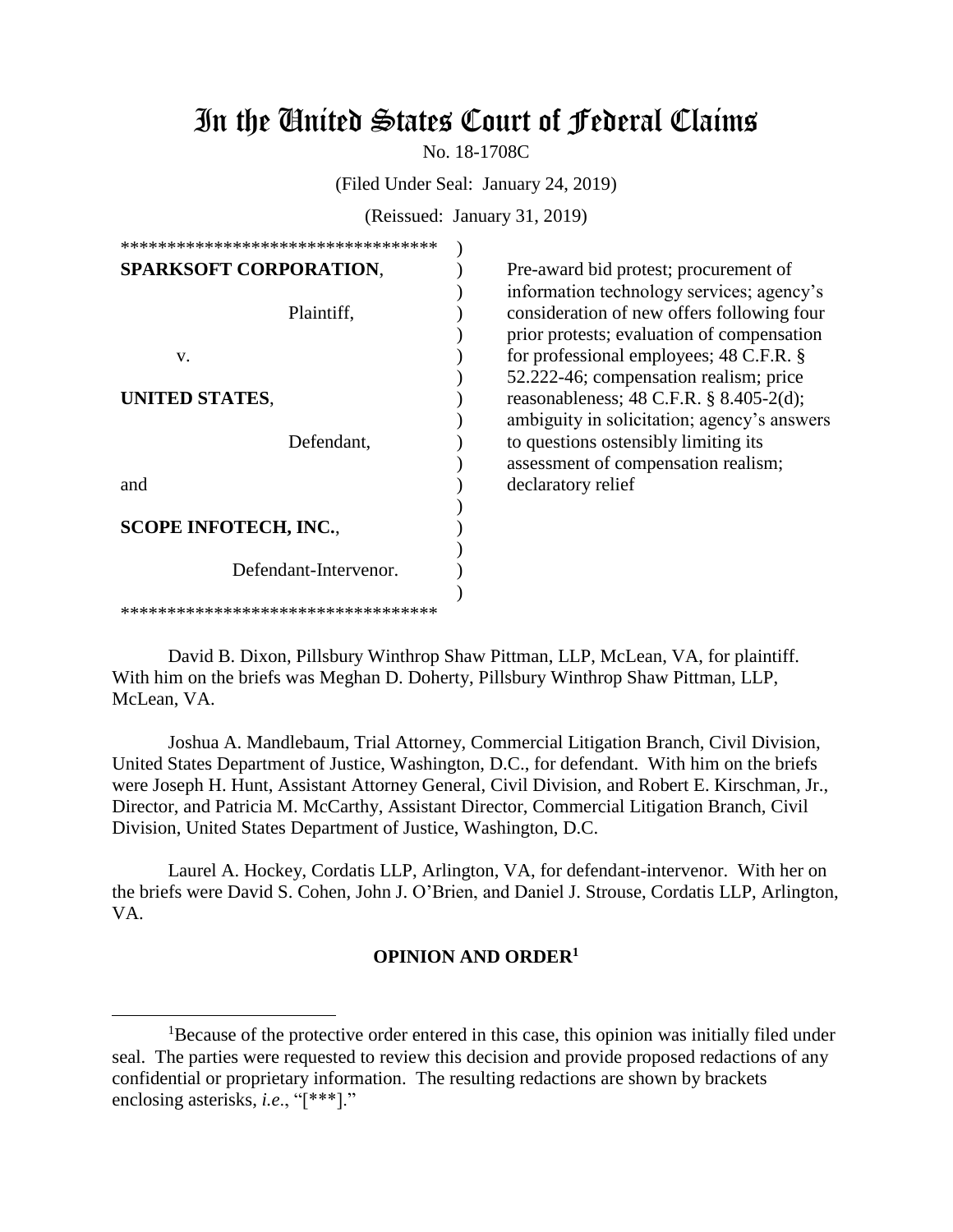#### LETTOW, Senior Judge.

 $\overline{a}$ 

Plaintiff Sparksoft Corporation ("Sparksoft") protests the pre-award decision of the Department of Health and Human Services, Centers for Medicare & Medicaid Services ("CMS" or "the agency" or "the government"), to not conduct a realism analysis on the professional compensation rates embedded within the firm-fixed-price ("FFP") component of bids submitted under the solicitation, Request for Quote No. 170454 ("RFQ"). The RFQ solicits bids for services consisting of information technology operations, maintenance, and ancillary support to maintain CMS' Data Services Hub ("Hub" or "DSH"). For relief, Sparksoft requests this court declare the failure to perform a realism evaluation to be arbitrary, capricious, or contrary to law and issue an injunction requiring CMS to request revised quotes based on clarified solicitation requirements. Compl. at 28, ECF No. 1.

After the administrative record was filed pursuant to Rule 52.1(a) of the Rules of the Court of Federal Claims ("RCFC"), Sparksoft filed its motion for judgment on the administrative record on November 30, 2018. *See* Pl.'s Mot. for Judgment on the Admin. Record ("Pl.'s Mot."), ECF No. 21. The United States responded in opposition on December 14, 2018. *See*  Def.'s Cross-Mot. for Judgment on the Admin. Record & Resp. to Pl.'s Mot. for Judgment on the Admin. Record ("Def.'s Cross-Mot."), ECF No. 24. Having been granted permission to intervene, Defendant-Intervenor Scope Infotech, Inc. ("Scope") also filed its response in opposition to Sparksoft's motion on December 14, 2018, along with a motion to dismiss for lack of standing. *See* Def.-Intervenor Scope Infotech, Inc.'s Mot. to Dismiss & Cross-Mot. for Judgment on the Admin Record ("Def.-Intervenor's Cross-Mot."), ECF No. 23. Upon completion of briefing, *see* Pl.'s Reply Br. & Resp. to Def.'s Mot. to Dismiss & Cross-Mot. for Judgment on the Admin. Record ("Pl.'s Reply"), ECF No. 19; Def.'s Reply in Support of its Mot. to Dismiss & Cross-Mot. for Judgement on the Admin. Record ("Def.'s Reply"), ECF No. 33; Def.-Intervenor['s] . . . Reply, ECF No. 34, a hearing was held on January 9, 2019.

# **FACTS**<sup>2</sup>

#### A. *The 2017 CMS DSH Solicitation*

This lengthy, winding tale began on January 19, 2017, when CMS issued RFQ No. 70454, seeking bidders for a data services hub to support the federal and various state-run health insurance markets ("Exchanges"). AR 1-1; AR 2-14.<sup>3</sup> CMS envisioned that the DSH system would "support a first-class customer experience [for the purchase of health insurance on an Exchange market], provide seamless coordination between state-administered Medicaid and [Children's Health Insurance] programs and the Federally Facilitated Marketplace (FFM), and between the FFM and plans, employers, and navigators." AR 2-15. CMS also required the DSH

<sup>2</sup>The following recitations constitute findings of fact by the court from the administrative record of the procurement filed pursuant to RCFC 52.1(a). *See Bannum, Inc. v. United States*, 404 F.3d 1346, 1356 (Fed. Cir. 2005) (specifying that bid protest proceedings "provide for trial on a paper record, allowing fact-finding by the trial court").

 $3$ The Administrative Record is consecutively paginated, and citations to the record are cited by tab and page as " $AR \t -\t$ ."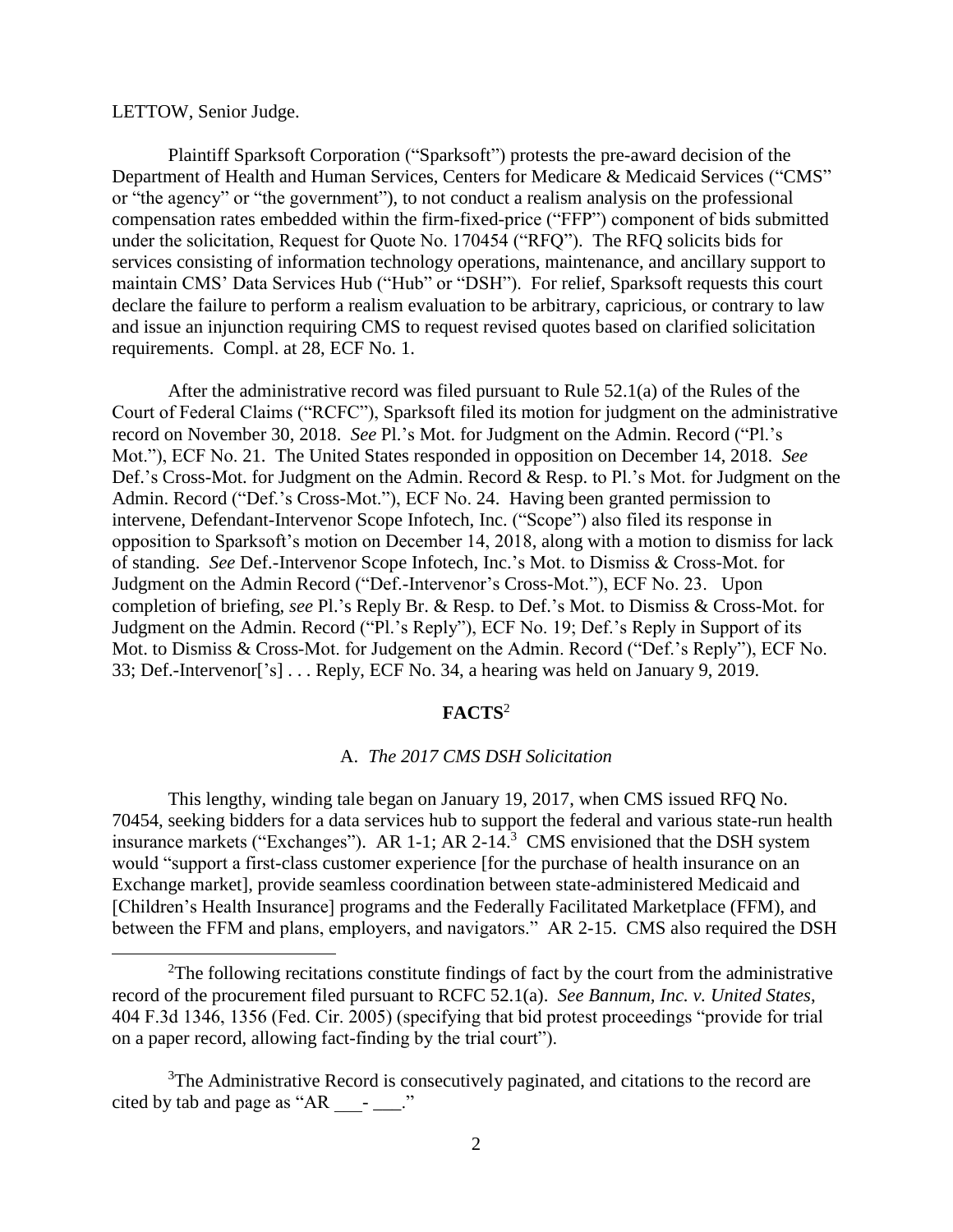to "generate robust data in support of program evaluation efforts." AR 2-15. In essence, CMS sought a contractor to "maintain current services, building new services (when required) and maintain current technical solutions and support the operations of the DSH." AR 2-15.

The RFQ was issued as a small business set-aside, under General Services Administration Schedule ("GSA") Schedule 70. AR 11-308 to 09.<sup>4</sup> The RFQ stated the contract would consist of both a firm-fixed-price and a time-and-materials ("T&M") component. *See* AR 6-92; *see also* AR 11-311; AR 12-326, 362. Specifically, the RFQ stated that operations and maintenance work would be ordered on an FFP basis, while any additional enhancement or development work performed on the DSH would be ordered on a T&M basis. *See* AR 12-326, 362. The RFQ required each bidder to submit the cost for one base year, four option years, and a five-year total. AR 11-310. Bids were to be divided into three separate volumes: "business [and] price," "technical," and "business ethics, conflicts of interest, and compliance." AR 11-311 to 14.

CMS stated in the RFQ that it expected to select the winning vendor on a "best overall value" basis. AR 11-315 to 16. To determine which quote would provide the "best overall value," the government would implement a "tradeoff process" between price and non-price factors. AR 11-315.

To evaluate the submitted "technical" volumes, CMS planned to use four non-price factors, listed in descending order of importance: "factor 1: technical understanding and approach," "factor 2: personnel qualifications and management plan," "factor 3: past performance," and "factor 4: evaluation of product/service for Section 508 standards compliance." AR 11-315 to 16 (capitalization removed). Each factor would be evaluated as "either Excellent, Highly Acceptable, Acceptable, or Unacceptable," which would lead to an ultimate rating. AR 11-316. Regarding factor 2, "personnel qualifications and management plan," the RFQ required "[t]he contractor [to] provide the labor categories and hours being proposed and how the contractor intends to manage the staff based on their technical approach." AR 11-312.

As for the other two volumes, the "business [and] price volume" would be evaluated pursuant to FAR § 8.405-2(d),<sup>5</sup> although the RFQ explicitly stated there would be no cost

<sup>&</sup>lt;sup>4</sup>A small business for this purpose is one certified under North American Industry Classification System ("NAICS") code 541512. *E.g*., AR 11-308.

<sup>5</sup>FAR § 8.405-2 is entitled "Ordering procedures for services requiring a statement of work." FAR § 8.405-2 states regarding evaluation:

The ordering activity shall evaluate all responses received using the evaluation criteria provided to the schedule contractors. *The ordering activity is responsible* for considering the level of effort and the mix of labor proposed to perform a specific task being ordered, and *for determining that the total price is reasonable*. [The Contracting Officer should] [p]lace the order with the schedule contractor that represents the best value []. After award, ordering activities should provide timely notification to unsuccessful offerors. If an unsuccessful offeror requests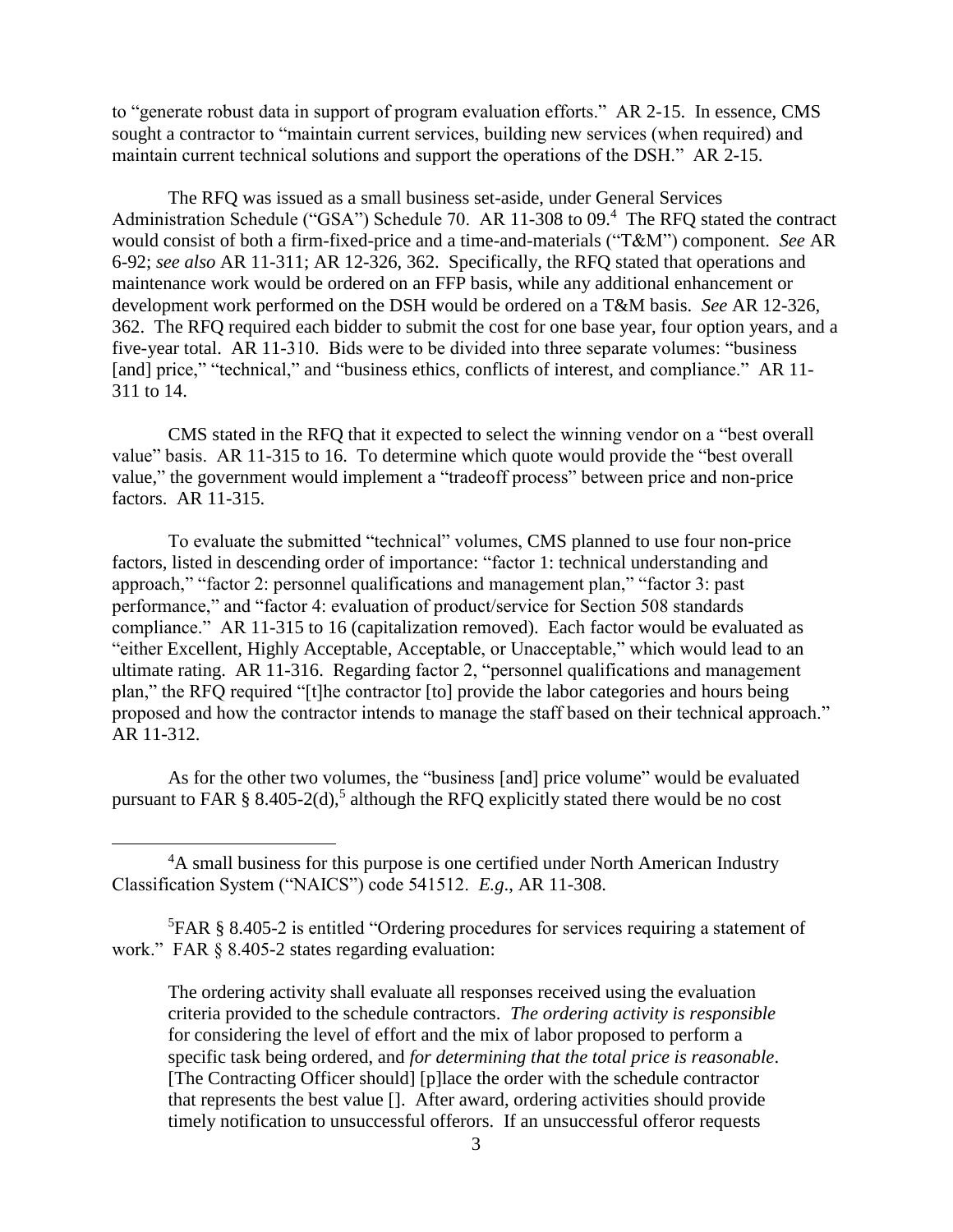realism analysis as "a cost type of contract is not anticipated." AR 11-316. Rather, information "submitted as required by FAR § 52.222-46 [would] be evaluated as outlined in that provision." AR 11-316.<sup>6</sup> Finally, the "conflict of interest [volume]," would not be scored, but instead used to determine if the bidder met the requisite conflict of interest requirements. AR 11-316 to 17.

# B. Sparksoft is Awarded the DSH Contract

On February 17, 2017, CMS received six bids in response to the RFQ. AR 73-1387 to 88. The bids ranged in price from a low of approximately  $\frac{1}{2}$  [\*\*\*] million to a high of approximately  $\sqrt{\ast \ast \ast}$  million. AR 73-1387 to 88.

| Contractor                                                                                                                 | <b>Quoted Price</b> | Date Quote<br>Received | <b>Revised Final</b><br>Quote Price                                        | Date Quote<br>Received |
|----------------------------------------------------------------------------------------------------------------------------|---------------------|------------------------|----------------------------------------------------------------------------|------------------------|
| [***]                                                                                                                      | [***]               | 02/17/2017             | N/A                                                                        | N/A                    |
| $[***]$                                                                                                                    | $[***]$             | 02/17/2017             | N/A                                                                        | N/A                    |
| $[***]$                                                                                                                    | $[***]$             | 02/17/2017             | N/A                                                                        | N/A                    |
| <b>Scope Infotech</b><br>Subs- QSSI, CNSI                                                                                  | $[***]$             | 02/17/2017             | [***]<br>(including AWS<br>Option)<br>$[***]$<br>(excluding AWS<br>Option) | 05/08/2017             |
| $[***]$                                                                                                                    | $[***]$             | 02/17/2017             | N/A                                                                        | N/A                    |
| <b>Sparksoft</b><br>Subs-Cognosante,<br>HighPoint Global,<br>Noblis, Amazon Web<br>Services, MarkLogic,<br>Redhat/Carasoft | $***1$              | 02/17/2017             | [***]<br>(including AWS<br>Option)<br>[***]<br>(excluding AWS<br>Option)   | 05/04/2017             |

AR 73-1387 to 88.

The bids were ranked by technical evaluation, with two bids being deemed technically unacceptable:

FAR  $§ 8.405-2(d)$  (emphasis added).

<sup>6</sup>FAR § 52.222-46 is entitled "Evaluation of Compensation for Professional Employees." It states in part, "[t]he professional compensation proposed will be considered in terms of its impact upon recruiting and retention, *its realism*, and its consistency with a total plan for compensation." FAR § 52.222-46(a) (emphasis added).

information on an award that was based on factors other than price alone, a brief explanation of the basis for the award decision shall be provided.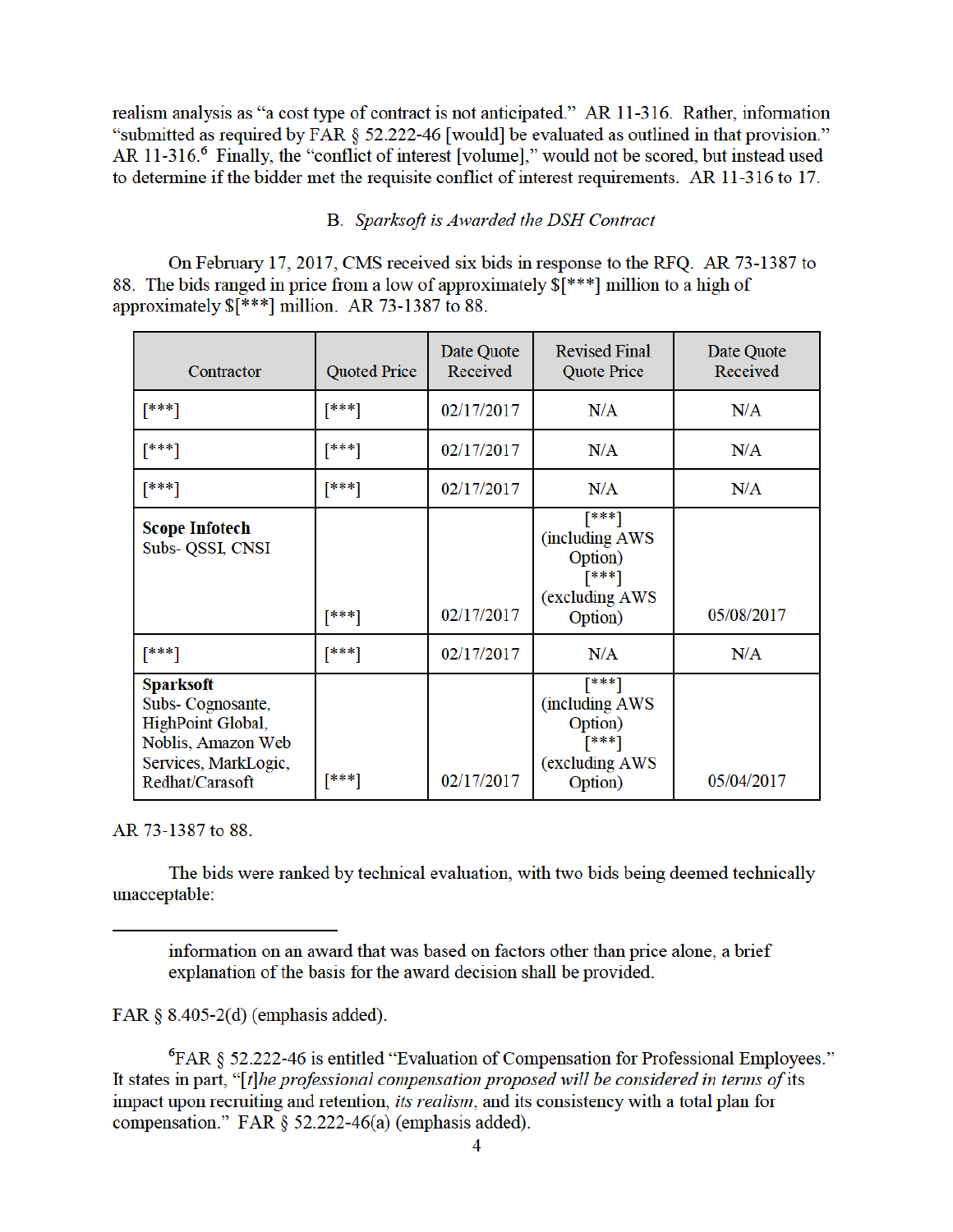| <b>Evaluation Factor</b>                               | [***]                          | [***]     | Scope<br>Infotech | $[***]$   | Sparksoft | [***] |
|--------------------------------------------------------|--------------------------------|-----------|-------------------|-----------|-----------|-------|
| Rank                                                   | 3                              | 6         |                   | 5         | 2         | 4     |
| <b>Technical Understanding</b><br>and Approach         | A                              | U         | E                 | U         | H         | A     |
| <b>Personnel Qualifications</b><br>and Management Plan | A                              | U         | A                 | U         | A         | A     |
| <b>Past Performance</b>                                | Evaluated by OAGM <sup>7</sup> |           |                   |           |           |       |
| 508 Product Accessibility<br>Template (PAT)            | Y                              | Y         | Y                 | Y         | Y         | N     |
| <b>Overall Rating</b>                                  | A                              | <b>UA</b> | HA                | <b>UA</b> | <b>HA</b> | A     |

AR 73-1390; see also AR Tab 66 (Technical Evaluation Worksheet (Consensus) May 10,  $2017$ ).

As shown, the bids of [\*\*\*] and [\*\*\*] were deemed to be "unacceptable" from a technical standpoint and were excluded from the bidding process. AR 73-1390. The "acceptable" bids of [\*\*\*] and [\*\*\*] were priced higher than those of both Scope and Sparksoft, had technical weaknesses, and were similarly culled from the procurement. See AR 73-1391 to 92. CMS focused on the two remaining bidders and sought revised quotes from Sparksoft and Scope, the two lowest priced and most highly rated ("highly acceptable") bids, on April 28, 2017, due May 4, 2017. AR 73-1387. CMS' request for revised quotes included a series of questions and clarifications about the vendor's assumptions and quoted software licenses. AR 49-1106 to 08 (questions and clarifications for Sparksoft, Apr. 28, 2017); AR 50-1109 to 10 (questions and clarifications for Scope, Apr. 28, 2017); see also AR 108-1812. Notably, in the revised proposals, CMS requested "if at all possible, please provide a quote with no open market [other direct costs]." AR 49-1108, 50-1110.8

 ${}^{7}$ CMS also received information from prior vendors about the bidders' past performance, and assigned past performance ratings.

| Quoter             | <b>Past Performance Rating</b> |
|--------------------|--------------------------------|
| <b><i>E***</i></b> | Favorable                      |
| ***                | Favorable                      |
| ***]               | Favorable                      |
| Scope Infotech     | Favorable                      |
| <b>[***]</b>       | <b>Neutral</b>                 |
| Sparksoft          | Neutral                        |

AR 73-1390 to 91.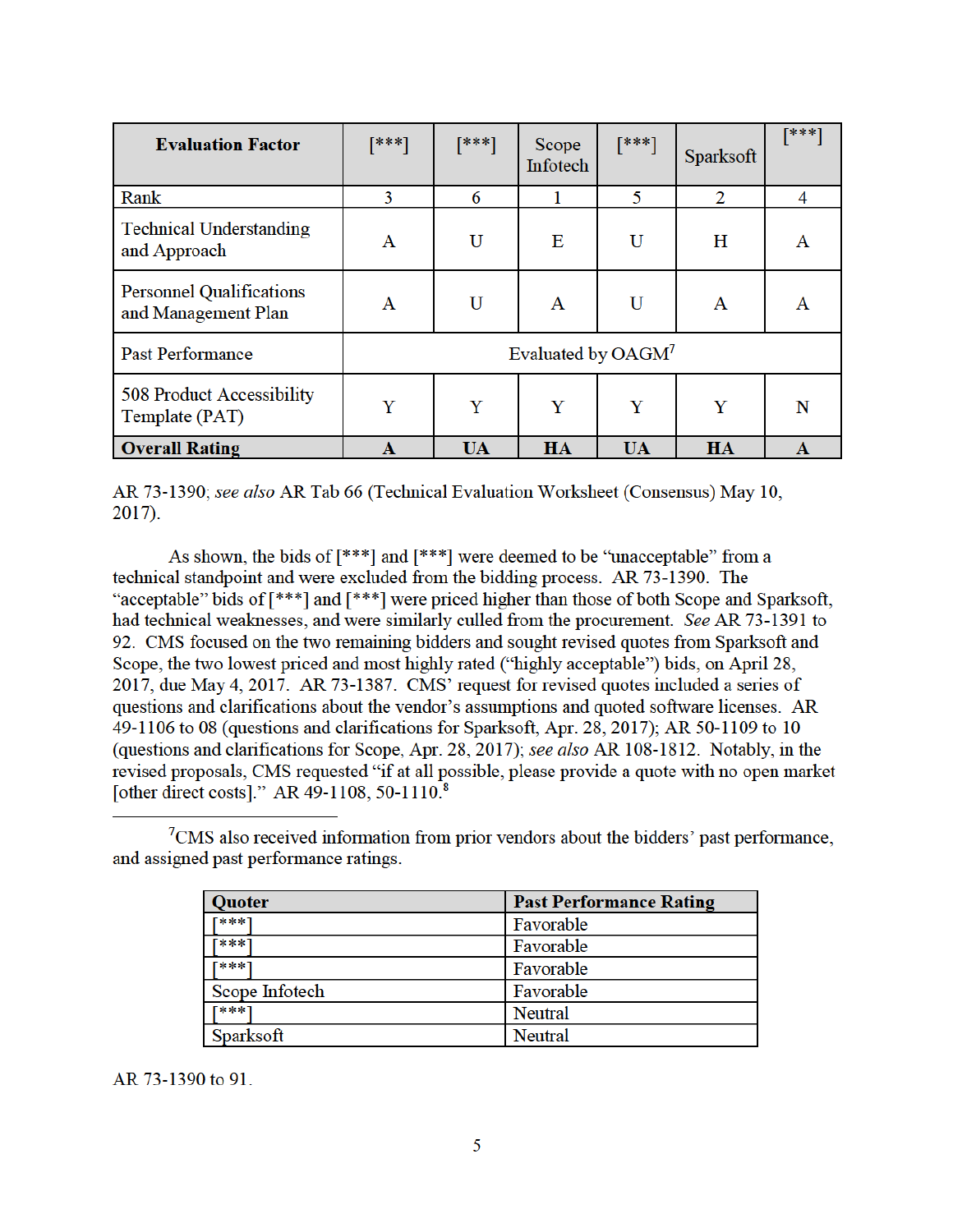CMS held separate phone calls with Scope and Sparksoft on May 1, 2017 to clarify the requirements of the revised proposal. AR 108-1812. In these phone calls, CMS agreed to provide a list of government furnished equipment ("GFE") software licenses, which the vendors would not need to price as other direct cost ("ODC") items. AR 108-1812. After receiving the GFE list from CMS, Scope "revise[d] [its] ODC list to exclude the items covered under GFE" as it presumed the costs would be covered by the government's pre-existing licenses. AR 108- 1812. But on May 3, 2017, CMS sent yet another GFE list, this time including the expiration dates for the GFE software licenses. *See* AR 56-1123; AR 108-1812; *see also* AR 51-1111 (License expiration dates). The licenses that expired during the potential term of the contract (including option years) would need to be replaced by the winning bidder. *E.g*., AR 56-1123. In other words, the bidders would need to price in *some* (but not all) of the ODC costs related to software licenses, as they would need to renew those licenses that expired over the life of the contract.

Following this correction and clarification, *see, e.g.*, AR 57-1126 (E-mail with Sparksoft "double checking understanding of GFE" (May 5, 2017)), Scope submitted a revised bid on May 4, 2017, AR 31-663 & 33-719 to 26 (Scope's Revised Proposal 1), while Sparksoft submitted its revised bid on May 5, 2017. AR 73-1387; *see also* AR 46-1042; AR 47-1090 to 1099 (Sparksoft's Revised Proposal 1). During the Contracting Officer's initial review of these offers, he noticed that Scope's revised proposal excluded *all* ODCs. AR 56-1123 to 24 (E-mail with Scope re: ODC Confirmation (May 5, 2017)) ("I want to confirm that the updated quote you sent includes support of the licenses throughout the life on the contract as needed."). Scope replied that "[i]t is a misunderstanding on my part," AR 56-1123, and it submitted a revised proposal on May 8, 2017 with updated ODC prices, AR 32-69; AR 34-727 to 34. The government ultimately concluded that Sparksoft's lower price provided the best value and awarded Sparksoft the DSH contract. AR 73-1412 to 15 ("To award to Scope would cost CMS roughly \$[\*\*\*] million more than Sparksoft, the benefit of which is really just a shortened learning curve at the beginning of the contract."); *see also* AR 74-1417 (notification of Scope's non-selection, (May 31, 2017)); AR 75-1418 to 19 (Letter to Scope explaining basis for award decision (June 2, 2017)).

# C. *Scope's First GAO Protest*

Scope was not satisfied with this development and protested the decision to the Government Accountability Office ("GAO") on June 8, 2017. AR 81-1482. Scope based its protest on the alleged failure of CMS to conduct a price realism analysis, as required by the RFQ. AR 81-1489 to 91 ("[A]n agency's statement that it intends to evaluate offerors' compensation plans in accordance with FAR § 52.222-46 constitutes an agency's announcement that the agency will conduct a price realism analysis . . . [and] there is no indication that [CMS] conducted any price realism analysis."). In the alternative, Scope argued that even if CMS

 ${}^{8}$ The issue of software licenses was first raised on April 14, 2017, when the Contracting Officer e-mailed Sparksoft to determine "if it was possible to provide any of the non-[federal sourced supplier] (open market) software licenses on Sparksoft's GSA schedule or on one of its teaming partner's schedules." *See* AR 108-1811. The government made a similar request to Scope on April 17, 2017. AR 108-1811. Scope responded on April 21, 2017 that it would be possible through two of their partners or subcontractors, but would increase the overall price for these items. AR 108-1811. The record does not reflect Sparksoft's response to the request.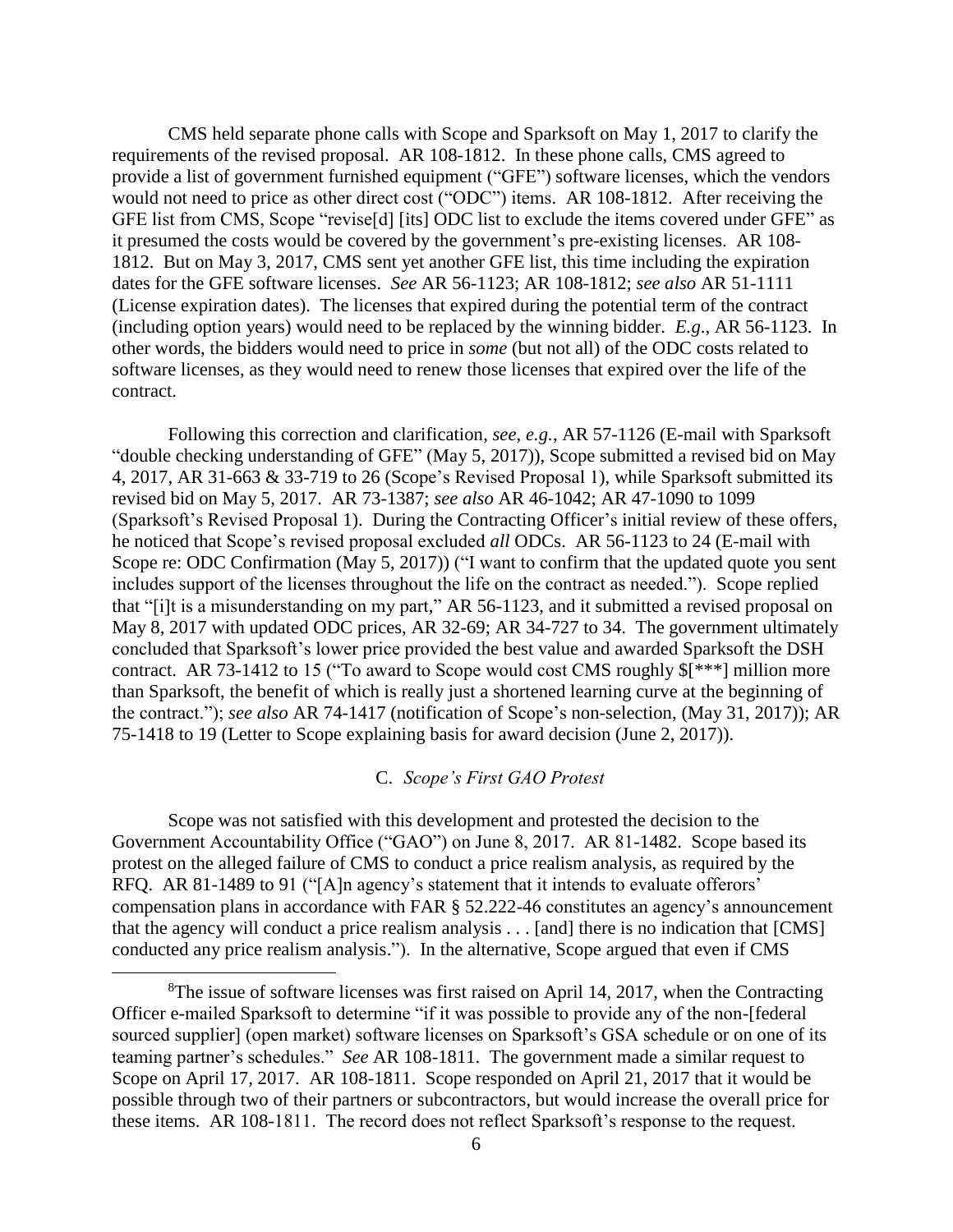conduced a price realism analysis, it was "unreasonable." AR 81-1492 to 99. Scope also claimed that CMS erred when assigning a "highly favorable" rating to Sparksoft, that CMS' tradeoff analysis was flawed, and that Sparksoft did not propose a price for a crucial ODC component. AR 81-1494 to 97. In response to the protest, CMS "notified [GAO] of its intent to take corrective action by reevaluating the price proposals of [Scope and Sparksoft] and [to] mak[e] a new award decision." AR 82-1504; *see also* AR 82-1502. Although Scope disagreed with CMS' proposed corrective action, GAO was satisfied and dismissed the protest as academic on June 29, 2017. AR 82-1504. CMS then reconsidered the two bids before re-awarding the contract to Sparksoft on July 28, 2017. AR 76-1420 (Notification of Scope's Non-Selection Following Corrective Action).

# D. *Scope's Second GAO Protect*

Scope again disagreed with CMS' decision to award Sparksoft the contract and requested an oral debriefing. AR 77-1421 (Scope Oral Debriefing Notes (Aug. 1, 2017)). In the debriefing, CMS noted that both propsals "reflect[ed] a sound management approach and understanding of the contract requirements. Both support the ability to provide uninterrupted high-quality work." AR 77-1421. But as the prices of the two bids did not change (approximately \$[\*\*\*] million to \$44.2 million), CMS believed that Sparksoft's bid represented the best value to the government. AR 77-1421. After this explanation, Scope again protested the decision to the GAO on August 4, 2017. AR 83-1505. In this new protest, Scope alleged that the agency acted in a "misleading, unreasonable, and disparate" way regarding the GFE components, that CMS' price realism analysis was unreasonable, and that the agency's assignment of "highly acceptable" to Sparksoft's bid and the tradeoff analysis were both unreasonable. AR 83-1511 to 15, 1515 to 19, 1519 to 21.

Unlike the prior protest, however, GAO allowed this second protest to develop with the filing of an agency report, AR 90-1625 (Agency Report (Sept. 25, 2017)), along with briefs by Scope, CMS, and Sparksoft, *see, e.g.*, AR Tabs 83 through 95 (submissions by all parties in the second GAO protest). After GAO held an alternative dispute resolution conference, *see* AR 108- 1813, GAO notified CMS that the Office would likely sustain the protest based on the agency's evaluation of professional compensation. AR 108-1813. CMS then notified GAO of its intent to take corrective action and reevaluate the bids of Scope and Sparksoft before issuing a new source selection decision. AR 96-1665 (GAO Dismissal (Oct. 5, 2017)). GAO found this solution to be acceptable and dismissed the protest as academic. AR 96-1665 (Agency re-evaluation "grants the relief requested and renders the protest academic."). Once again, CMS reevaluated the two bids and awarded the contract to Sparksoft based on its significantly lower price. AR 73-1384, 1412 to 16 (Award Decision Mem. (Dec. 8, 2017)).

# E. *Scope's Third GAO Protest*

If time is a flat circle that repeats upon itself ad infinitum, this government procurement followed that paradigm. Predictably unsatisfied with the result of CMS' third decision to award the contract to Sparksoft, Scope requested an oral debriefing. AR 78-1422. (Scope Oral Debriefing Notice (Dec. 12, 2017)). CMS again reiterated the "highly acceptable" rating of both bids and the lower price offered by Sparksoft. AR 78-1422 ("no change from previous debriefs," AR 77-1421.). Scope then protested the decision to GAO for a third time on December 13, 2017. AR 97-1666. The crux of the third protest by Scope was that CMS' evaluation of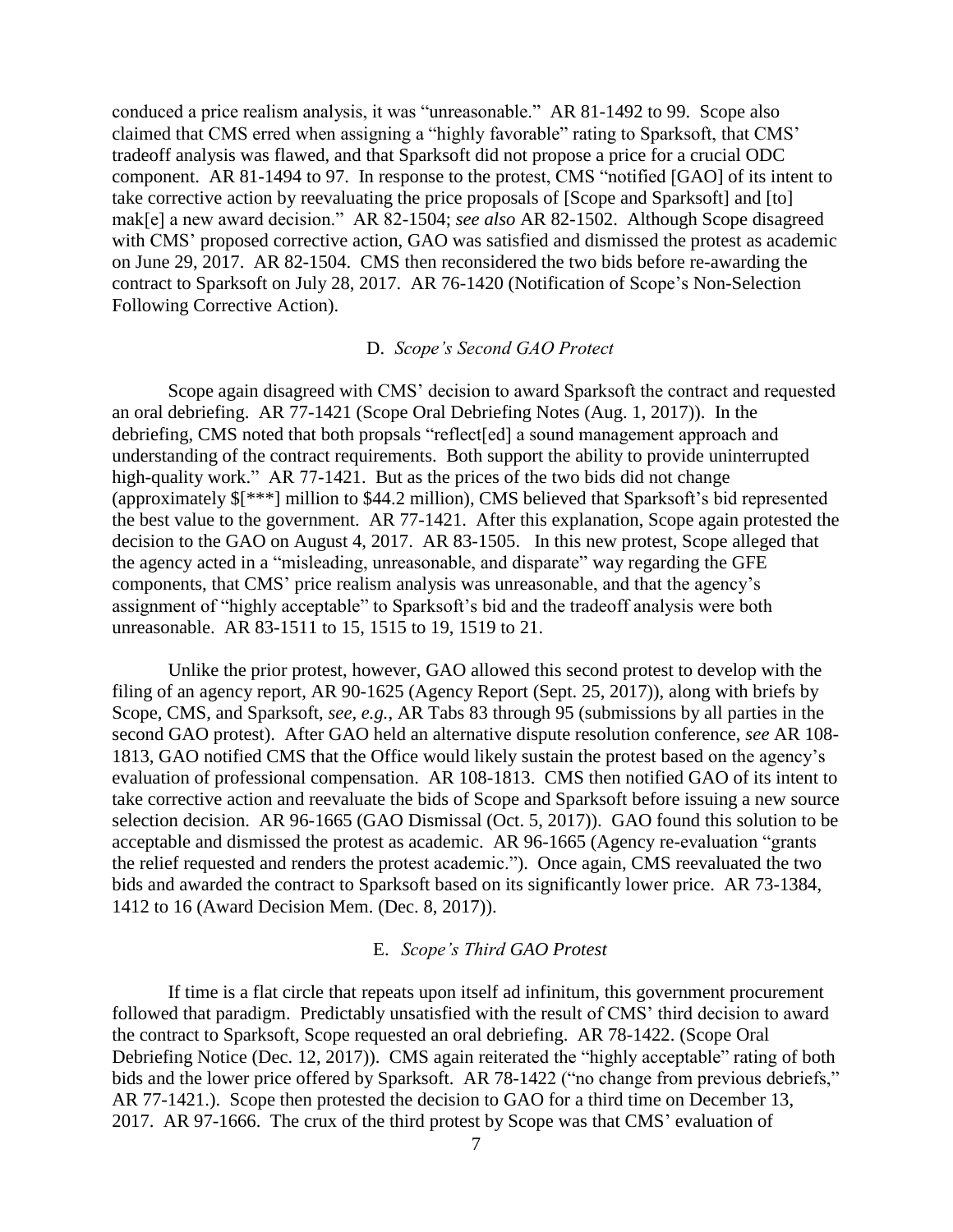Sparksoft's bid was unreasonable due to Sparksoft's failure to include all required ODCs. AR 97-1673 to 77. Scope contended that Sparksoft improperly included items available on the GSA schedule as open market items. *See* AR 108-1814. Scope also alleged that Sparksoft's price proposal was inconsistent with its technical approach, that CMS had treated the bidders disparately in evaluating bids, and that CMS had conducted an unreasonable price realism evaluation and tradeoff analysis. AR 97-1677 to 83.

After the protest was filed, GAO spent the next three months developing the factual record, with each side filing numerous comments on two agency reports produced by CMS. *See* AR Tabs 98 through 107 (various filings by all parties). GAO also made specific requests for answers, to which Scope and Sparksoft responded on March 2, 2018. AR 106-1781 & AR 107- 1799 (Scope's and Sparksoft's responses to GAO's questions). On March 22, 2018, GAO announced its decision, sustaining the protest in part. AR 108-1809 (GAO Decision (Mar. 22, 2018)). GAO sustained the protest because "[CMS] unreasonably included the [specific ODC] software licenses as open market items on Sparksoft's task order." AR 108-1814. In its decision, GAO found that CMS improperly characterized an ODC software license as an open market item, rather than requiring the license to be priced according to the GSA schedule. AR 108-1814 to 16. In short, due to the nature of the solicitation, ODC items (if available) needed to be procured from the GSA schedule. AR 108-1814 (citing FAR § 8.402(a)). GAO found that a software license Sparksoft quoted as an open-market item was offered by Carasoft on the GSA schedule. AR 108-1814 to 15. As a result, GAO concluded that CMS should have required Sparksoft to quote the software license according to the GSA schedule and *not* as open market item ODC. CMS had argued the software license was not available on the GSA schedule, but GAO found that "Scope's quotation provided all the necessary information for the agency to confirm that Scope was offering [the specific ODC] on a GSA schedule." AR 108-1815. "In sum, we find that the agency unreasonably concluded that Scope did not provide the [specific ODC] licenses on a GSA schedule and that no vendor could provide these items on a GSA schedule." AR 108-1816. Consequently, the "agency's inclusion of the open market items on Sparksoft's order" was not "reasonable." AR 108-1816. GAO further found Scope "was prejudiced by the agency's inclusion of the open market items because, but for these errors, the protester could have had a substantial chance for award." AR 108-1816 (internal citation omitted). As a remedy, GAO recommended CMS "cancel the order to Sparksoft and assess its actual requirements . . . and make a new source selection." AR 108-1820. The remaining allegations made by Scope were dismissed as there was no "basis to sustain the protest" on those grounds. AR 108-1814.

# F. *Resubmission of Bids in 2018*

CMS then opened the bidding process for the fourth time, inviting revised bids from both Sparksoft and Scope on April 17,  $2018<sup>9</sup>$  AR 116-1837; AR 117-1838. In the revised solicitation, CMS asked both bidders for a revised price quote, but stated they did not need a "revised technical volume" or "a complete updated business volume." AR 116-1837; AR 117- 1838. Sparksoft submitted its revised quote on April 19, 2018. AR 125-1854 to 55; AR 126-

 $\rm{^{9}The}$  delay between GAO's decision and the re-solicitation of the bid was due to CMS' consultation with agency counsel about the language of the request for revised bids. AR 114- 1833.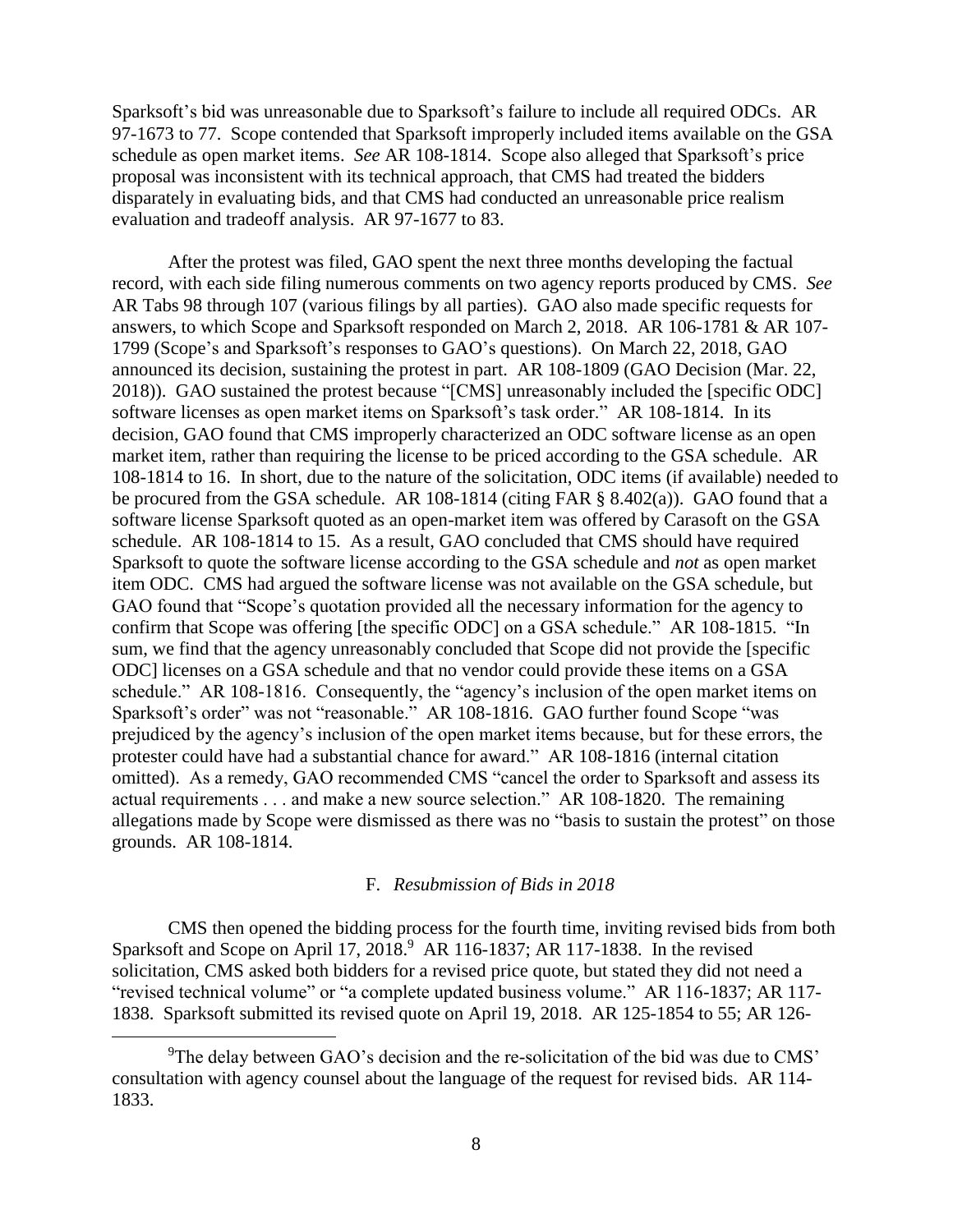1857 to 61; AR 127-1862 to 67. In their new proposal, Sparksoft increased their total price (including all option years and services) from \$44,225,676 to \$[\*\*\*]. *Compare, e.g*., AR 48- 1104 (original price), *with* AR 126-1857 (revised FFP) *and* AR 127-1862 (revised T&M). <sup>10</sup> Scope submitted their revised bid on April 20, 2018. AR 128-1868; AR 129-1872. Unlike Sparksoft, however, Scope *decreased* their total price (including all option years and services) from \$[\*\*\*] to \$[\*\*\*], a drop of \$[\*\*\*] or 32%. *Compare* AR 34-727 (original price), *with* AR 129-1872 (revised price). The Contracting Officer inquired whether Scope's new proposal resulted from the "same level of effort and labor mix" as their February 17, 2017 proposal. AR 130-1880 (E-mail between Scope and the Contracting Officer (Apr. 23, 2018)). Scope replied in the affirmative. AR 130-1880 ("The answer is [y]es." (Apr. 23, 2018)). As a result, a CMS panel conducted a technical evaluation comparing the number of hours proposed in Scope's new bid with their previous bid. AR 134-1891 (TEP Review (May 22, 2018)). The CMS panel found a number of significant decreases in the total number of hours proposed, with some positions being entirely eliminated. AR 134-1891 to 1900. The panel concluded that some of these changes were acceptable and others were unacceptable. AR 134-1891 to 1900. The panel made various recommendations to Scope respecting the unacceptable changes. *E.g*., AR 134-1891 to 1900 (for example, CMS stated for CLIN 4002, "the [position's] hours were reduced from [\*\*\*] to 0, eliminating this position. This is not acceptable given Scope's unique technical approach. Based on the technical approach, CMS believes the hours should be increased by [\*\*\*] hours.").

Due to this evaluation, the Contracting Officer sent Scope a letter on May 22, 2018, asking for alignment of Scope's price quote to its technical volume, noting the findings of the technical panel. AR 135-1901 (Letter to Scope (May 22, 2018)). CMS also sent a letter to Sparksoft on May 22, 2018, to "provide Sparksoft the opportunity to submit a new revised quote." AR 136-1903 (Letter to Sparksoft (May 22, 2018)). Both companies submitted revised bids. On May 28, 2018, Sparksoft submitted a revised bid totaling  $[1***]$ , a decrease of  $[1***]$  – or [\*\*\*]% – from their most recent bid. AR 139-1910 (E-mail from Sparksoft sending updated price quote (May 28, 2018)); AR 140-1915 (Sparksoft's FFP Quote); AR 141-1920 (Sparksoft's T&M Quote). On May 29, 2018, Scope submitted its revised bid totaling \$[\*\*\*], an increase of  $$[^{***}]-$  or 1.3% – from their most recent bid. AR 142-1926 (E-mail from Scope with updated proposal and responses to questions (May 29, 2018)); AR 143-1929 (Scope's Revised Price Quote (May 29, 2018)). Scope also submitted a revised technical proposal with add-backs to some positions and hours in an effort to remedy the issues identified by the CMS technical panel. AR 142-1926; AR 144-1937 to 2023 (Scope's Revised Technical Proposal (May 29, 2018)).

On May 30, 2018, the contracting officer sent an additional e-mail to Scope, seeking various modifications and inviting Scope to again revise their bid. AR 145-2026 (Contracting Officer's e-mail to Scope (May 30, 2018)) ("I'm requesting that Scope revise your price quote to include licenses that will be needed should a migration . . . not occur.") (emphasis removed). Scope then submitted a revised bid on May 31, 2018 and raised their overall price for only the option that excluded the AWS migration. *Compare* AR 142-1929, *with* AR 149-2045; *see also* AR 148-2041 (Scope's transmittal (May 31, 2018)). This change made the price quote inclusive of the option cheaper than that without the option. AR 149-2045.

 $10$ At this time, CMS still expected the vendor would provide Amazon Web Services ("AWS") migration, although this optional requirement was later dropped due to the length of this procurement. The FFP total with the AWS migration was \$[\*\*\*]. AR 126-1857. The T&M total inclusive of the AWS migration was \$[\*\*\*]. AR 127-1862.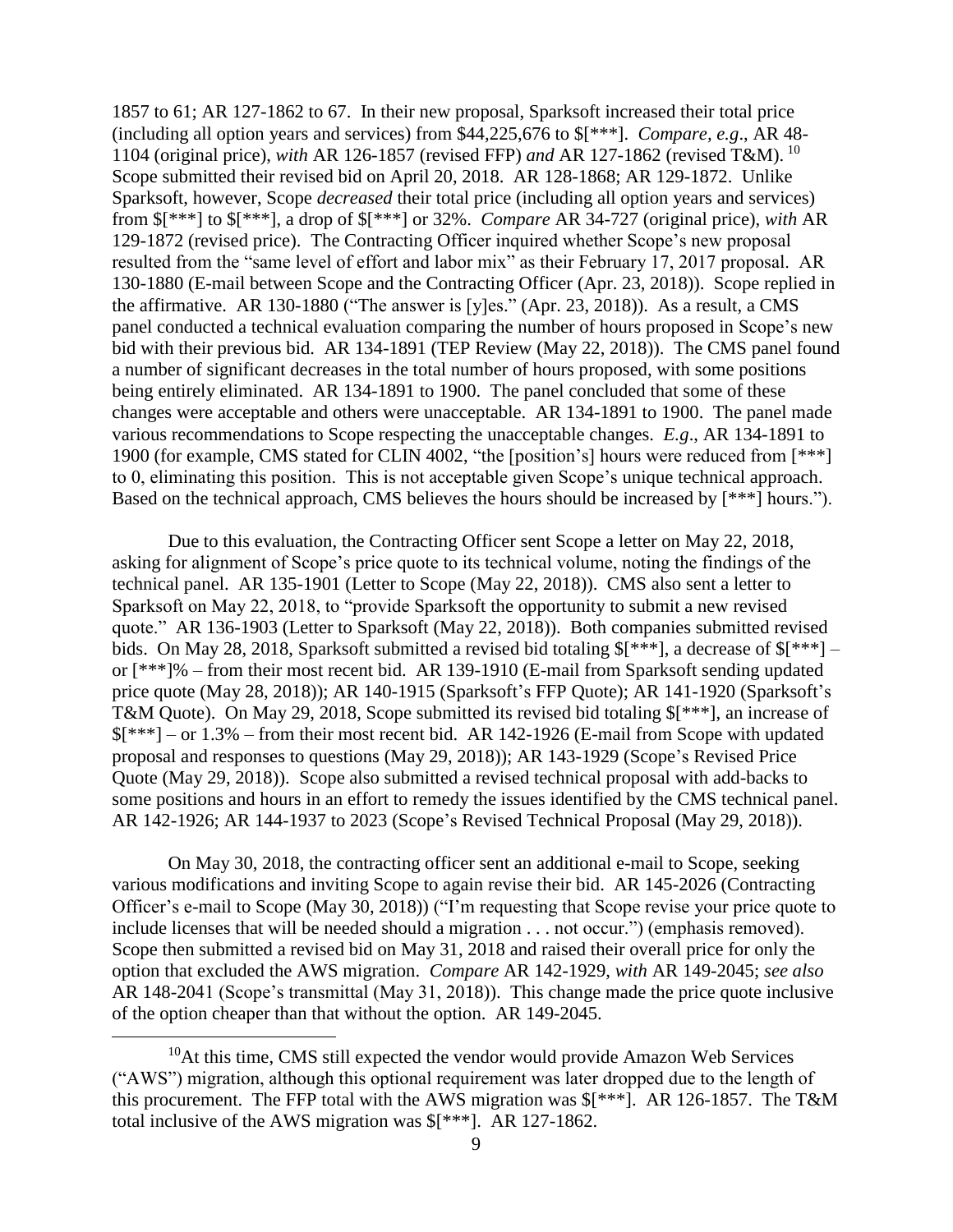#### G. *Scope Wins the DSH Contract and Sparksoft Protests in this Court*

On June 8, 2018, CMS issued its decision memorandum awarding the contract to Scope. AR 153-2075 to 108 (Award Decision Memorandum (June 8, 2018)). In the award memorandum, CMS justified the decision to award the contract to Scope because "[\*\*\*]." AR 153-2108. Further, the lower overall price of Scope's proposal meant there was no "trade-off decision to be made." AR 153-2108. The Contracting Officer informed Sparksoft of the decision on June 11, 2018, also terminating the previously awarded contract. AR 154-2109 (Termination notice to Sparksoft (June 11, 2018)).

In the award memorandum, CMS performed a realism analysis on the professional compensation from Scope's *May 8, 2017 quote*, as contrasted to their updated (and much lower) 2018 quote. AR 153-2096, 2099-102 ("Scope provided a professional compensation plan as part of their revised quote dated May 8, 2017."). Seemingly gaining awareness of this circumstance after the fact, on June 12, 2018, the Contracting Officer sent an e-mail to Scope noting that "[t]he quoted amount on May 8, 2017 and May 31, 2018 for the 'with AWS' option dropped from  $\frac{\frac{1}{3}$ [\*\*\*] to  $\frac{1}{3}$ [\*\*\*]], [a] reduction of  $\frac{1}{3}$ [\*\*\*] or approximately 31%." AR 155-2113. The Contracting Officer asked Scope to "explain how Scope was able to reduce the FFP portion of the quote by \$[\*\*\*] or 28%, . . . *while still providing the same labor categories and hours that were included previously at the higher FFP*?" AR 155-2114 (emphasis added). Scope responded on June 13, 2018 that they "took several steps to lower our price. *We discounted our labor rates*. We negotiated for and received additional discounts . . . [; *w*]*e reduced our fee*." AR 155-2113 (emphasis added).

Sparksoft filed a pre-award bid protest with this court on June 13, 2018. *See Sparksoft Corp. v. United States*, No. 18-847. In the complaint, Sparksoft alleged CMS improperly reopened the competition for the DSH after their original quoted price had become public knowledge. Compl. in No. 18-847  $\sqrt{6}$ .<sup>11</sup> According to Sparksoft, CMS should have only reopened the bidding with respect to the improperly considered ODCs that had caused GAO to sustain the most recent protest. Compl. in No. 18-847 ¶ 5-6. After the filing of the administrative record on June 29, 2018 in No. 18-847, ECF No. 23, Sparksoft amended its complaint to include a post-award bid challenge. Am. Compl. in No. 18-847, ECF No. 27. At that point, the government revealed in its motion for judgment on the administrative record, No. 18-847, ECF No. 35, that CMS had *not* finished their evaluation of quotes and could still solicit revised proposals, *id.* at 20-22 ("CMS has not made a *final* decision to award the contract to Scope" (emphasis in original)). In response, Sparksoft stipulated to a dismissal of their complaint. Case No. 18-847, ECF No. 39.<sup>12</sup>

<sup>&</sup>lt;sup>11</sup>That disclosure allowed Scope to  $[***]$  in the subsequent proceedings on the solicitation.

<sup>&</sup>lt;sup>12</sup>Sparksoft stipulated to dismissal of Count I (expansion of the GAO's corrective action) with prejudice, but the remaining claims were dismissed without prejudice.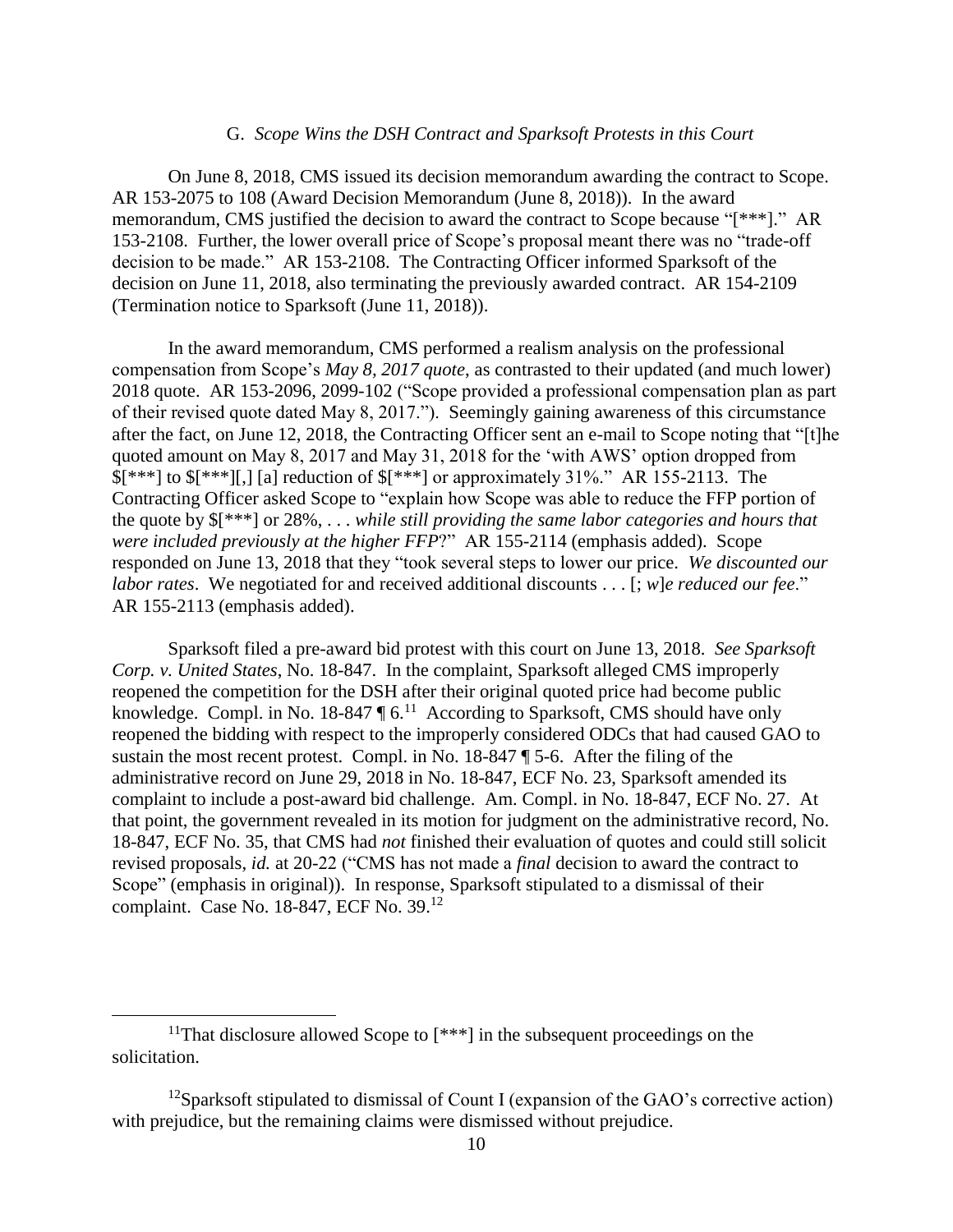# H. *CMS Reopens the Bidding Yet Again*

Following the voluntary dismissal of Sparksoft's first lawsuit in this court, CMS once more undertook discussions with Scope and Sparksoft in October 2018. After individual telephone conferences, AR 157-2134 to 37 (Records and notes of calls with Sparksoft and Scope (Oct. 17, 2018)), the Contracting Officer sent both Scope and Sparksoft new requests for revised quotes, due November 1, 2018, AR 158-2138 to 39; AR 159-2140 to 42 (Letters to Scope and Sparksoft requesting revised quotes (Oct. 18, 2018)), and provided a revised statement of work, AR 160-2143 to 2204. On that same day, CMS also filed an internal memorandum detailing the need for revised quote requirements due to the significant time since the original solicitation. AR 162-2267.

The requests for revised quotes modified the solicitation in a material way. In the requests, CMS explicitly stated that the agency "*will not be conducting price realism analysis on the entire quote* as this is a firm fixed price contract. The labor portion of the work will be evaluated to ensure the labor categories and hours proposed are realistic to perform the work." AR 159-2141 (emphasis added). CMS nonetheless maintained the portion of the RFQ that stated that the compensation for professional employees would be evaluated pursuant to FAR § 52.222- 46. AR 166-2277 (question 3, affirming that the evaluation would occur per the RFQ of Feb. 2, 2017), *see also* AR 11-316 ("The information submitted as required by FAR § 52.222-46 [compensation for professional employees] will be evaluated as outlined in the provision."). FAR § 52.222-46 requires that all "[t]he professional compensation proposed will be considered in terms of its impact upon recruiting and retention, its realism, and its consistency with a total plan for compensation." Thus, while the requests for revised quotes stated there would be no price realism analysis, the RFQ stated the exact opposite for professional compensation by incorporation of FAR § 52.222-46. Sparksoft promptly sought clarification. *See* AR 164-2272 (E-mail exchange with Sparksoft about RFQ interpretation (Oct. 22, 2018)). In response, the Contracting Officer noted the dichotomy, stating, "I can update that section to match . . . . Thanks for pointing the discrepancy out." AR 164-2272. After additional back and forth regarding other questions about the solicitation, CMS extended the due date for quotes to November 5, 2018. AR 170-2295 (E-mail extending proposal deadline (Oct. 29, 2018)). But the discrepancy regarding FAR § 52.222-46 remained, *see, e.g*., AR 167-2279, which prompted Sparksoft to press their inquiry, *see* AR 171-2297 (Oct. 29, 2018) ("[D]oes the contracting officer intend to modify the RFQ to remove the requirements of FAR § 52.222-46, or does the Contracting Officer intend to conduct a price realism analysis on the total compensation plan . . . ?"). In response, the Contracting Officer stated, "there is a difference in how Sparksoft and CMS are interpreting the language." AR 171-2299. The Contracting Officer opined that "Sparksoft is reading the evaluation requirements for the professional compensation plan to pertain to the entire business volume, when in fact they only pertain to the information submitted directly as part of the professional compensation plan." AR 171-2300. According to CMS, "[t]he language provided from FAR [§] 52.222-46 speaks only to how the professional compensation plan information will be evaluated" rather than the entire price of the contract. AR 171-2300. CMS cited the GAO decision of March 22, 2018 in support of their interpretation. AR 171-2300.<sup>13</sup>

<sup>&</sup>lt;sup>13</sup>The Contracting Officer quoted a portion of GAO's decision of March 22, 2018, that stated: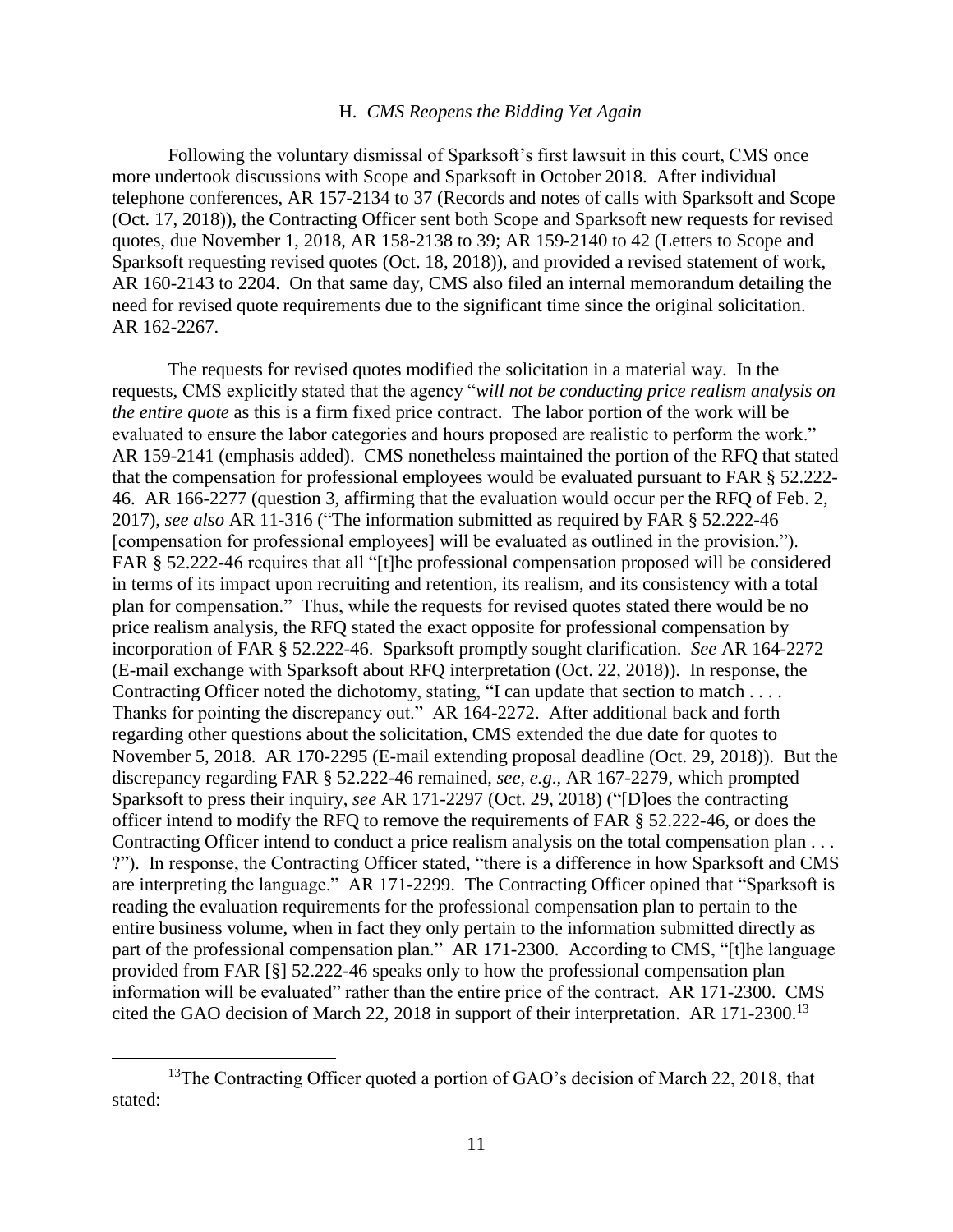Promptly thereafter, on November 2, 2018, Sparksoft commenced this second round of litigation in this court as a pre-award protest. *See* Compl. Both Sparksoft and Scope submitted their quotes to CMS on November 5, 2018, several days after Sparksoft's new suit was filed. AR 173-2304 to 05; AR 174-2306 to 09. The case has proceeded on an expedited schedule.

#### **JURISDICTION & STANDING**

This court has jurisdiction over bid protests pursuant to the Tucker Act, 28 U.S.C. § 1491. The Tucker Act vests this court with jurisdiction to "to render judgment on an action by an interested party objecting to a . . . proposed contract or to a proposed award or the award of a contract or any alleged violation of statute or regulation in connection with a procurement or a proposed procurement." 28 U.S.C. § 1491(b)(1).

A threshold issue is whether Sparksoft has standing to challenge the CMS' actions involved in its consideration of the pending offers, a burden borne by the plaintiff. *See Myers Investigative & Sec. Servs. Inc. v. United States*, 275 F.3d 1366, 1369 (Fed. Cir. 2002) (quoting *Lujan v. Defenders of Wildlife*, 504 U.S. 555, 561 (1992)). To demonstrate standing under 28 U.S.C. § 1491(b)(1), a plaintiff must show that it is an "interested party" who suffered prejudice from a significant procurement error. *CliniComp Int'l, Inc. v. United States*, 904 F.3d, 1353, 1358 (Fed. Cir. 2018). An interested party is "an actual or prospective bidder whose direct economic interest would be affected by the award of the contract." *Id.*; *see also Hyperion, Inc. v. United States*, 115 Fed. Cl. 541, 550 (2014) (quoting *Orion Tech., Inc. v. United States*, 704 F.3d 1344, 1348 (Fed. Cir. 2013)). The interested party suffers prejudice from a significant procurement error when "but for the error, it would have had a substantial chance of securing the contract." *CliniComp*, 904 F.3d at 1358.

Scope advances the argument that Sparksoft lacks standing because it is not an "interested party." *See Def.*-Intervenor's Cross-Mot. at 11-18. In support of this argument, Scope turns to evidence regarding the status of one of Sparksoft's industry certifications. *Id.* at 14-15.<sup>14</sup> Scope contends that although Sparksoft possessed the requisite certification level at the

#### AR 171-2300.

 $\overline{a}$ 

<sup>14</sup>The certification is Capability Maturity Model Integration ("CMMI"), a process originally designed to "assess the quality and capability of [] software contractors." *What is CMMI?*, CMMI Institute, https://cmmiinstitute.com/cmmi/intro (last accessed Jan. 7, 2019). It is used to "help any organization in any industry build, improve, and measure their capabilities and improve performance." *Id.* CMMI is rated from a scale of 0 ("incomplete") to 3 ("defined") for capability, which applies to "an organization's performance and process improvement achievements in individual practice areas." *Id*. The individual practice areas are rated on a scale of 0 ("incomplete – [w]ork may or may not get completed") to 5 ("optimizing – [o]rganization is

In the context of fixed-price contracts, our Office has noted that this FAR provision [§ 52.222-46] anticipates an evaluation of whether an awardee understands the contract requirements, and has offered a compensation plan appropriate for those requirements—in effect, a price realism evaluation regarding a vendor's proposed compensation.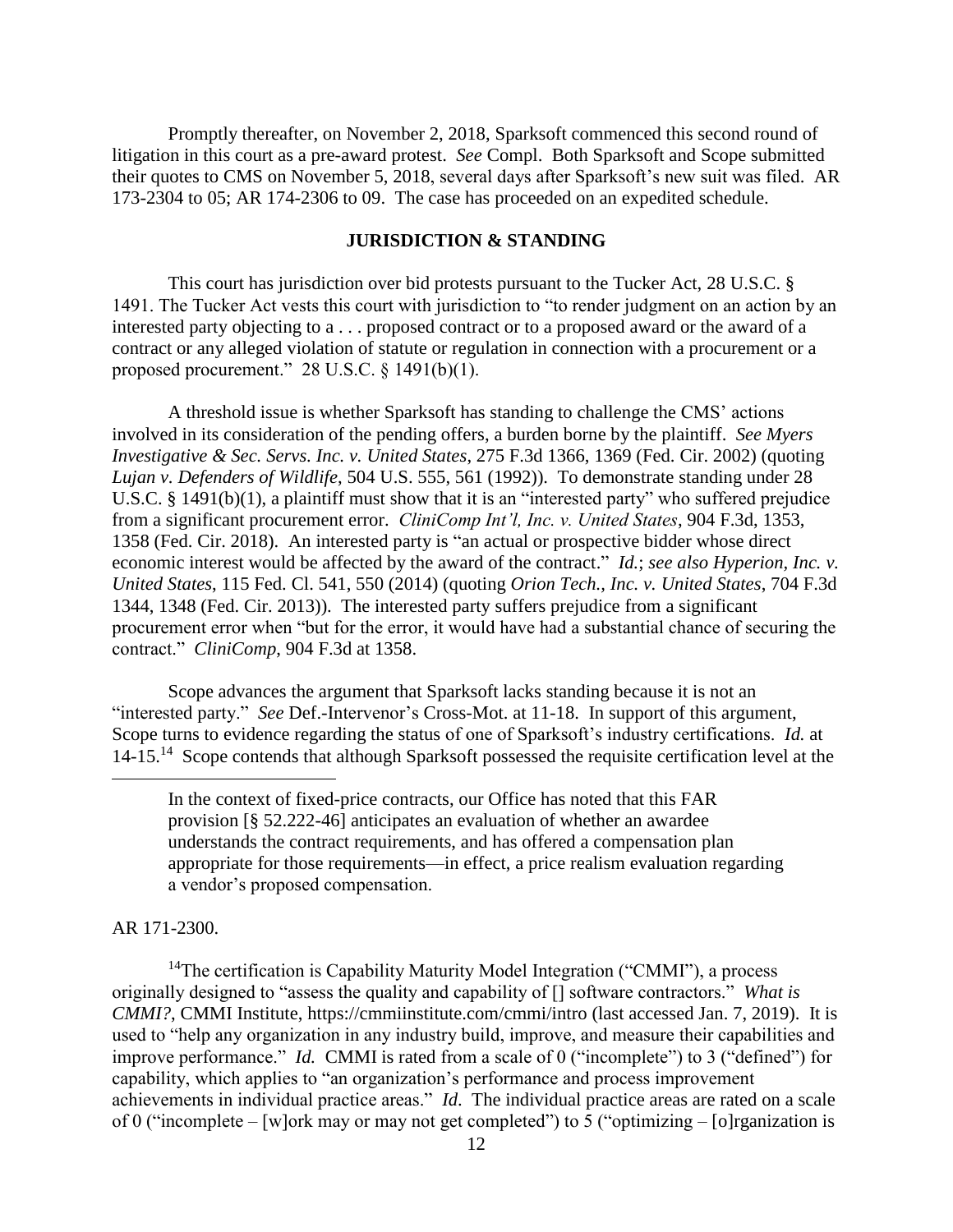time of the original bid and for some time thereafter, an aspect of the certification had lapsed by the time CMS asked for revised quotes on October 18, 2018. *Id.<sup>15</sup>* And due to this lapse in certification, Scope argues that Sparksoft "could not comply with the mandatory eligibility requirement and [could not] receive a contract award," and therefore cannot be an interested party. *Id.* at 16.

Sparksoft in its reply counters that "the [s]olicitation does not state or infer that an offer must be found ineligible for award for not having a current [certification] . . . . Instead, the [s]olicitation includes the [certification] as a single subfactor in one of several technical factors that the agency will evaluate in reviewing quotes." Pl.'s Reply at 22 (emphasis removed). According to Sparksoft, "where the agency intended a [s]olicitation provision to provide a threshold requirement for elibiglity, the text of the provision clearly states so . . . [, and] no such language is used in reference to the CMMI Level 3 appraisal, or any other technical factor." *Id.* at 23.

The court finds Scope's argument regarding standing to be unpersuasive. First, the government does not join in Scope's effort to have Sparksoft's bid ruled ineligible. *See* Def.'s Reply at 1 n.1 ("[T]he agency has not made a determination that Sparksoft is ineligible for award."). In this respect, the administrative record is ambiguous as to the type of certification that is required. The RFQ states that "[t]he prime quote shall provide a copy of this current CMMI level 3 – Development (or higher) appraisal." AR 11-312. When a draft of the RFQ was published, Sparksoft noted that the proposed Statement of Work referred to "[t]he CMMI level III contractor." AR 15-417. Sparksoft asked: "Will CMS specify CMMI for Development or Services." AR 15-417. CMS responded that "[t]he RFQ will require offerors to provide a CMMI level 3 (or higher) certificate with their quote." AR 15-417. Those questions and responses were issued by CMS in conjunction with the ensuing RFQ and Statements of Work, *see* AR 15-407, and have not been rescinded. The later iterations of the Statement of Work carried this response forward. *See*, *e.g*., AR 16-2146 (Statement of Work (Oct. 17, 2018) ("The CMMI Level III contractor shall furnish all necessary personnel, materials, services, . . . and otherwise do all the things necessary for or incident to the performance of work . . . .").

Sparksoft emphasizes that CMS' answer to its specific questions required a CMMI level 3 certificate, not a particular type of certificate at that level. Pl.'s Reply at 24. Sparksoft also looks to the solicitation, arguing that the certificate constitutes one of a number of technical factors that CMS will evaluate in reviewing quotes, *id*. at 22, and that it will be assigned an

 $\overline{a}$ 

focused on continuous improvement and is built to pivot and respond to opportunity to change"). *CMMI Levels of Capability and Performance*, CMMI Institute, https://cmmiinstitute.com/learning/appraisals/levels (last accessed Jan. 7, 2019).

<sup>15</sup>Sparksoft included with its earlier offer a copy of the certificate that Sparksoft had been appraised at CMMI maturity Level 3 for Development. *See* AR 38-1017. Scope acknowledges as much, but it observes that the certificate shows that the appraisal for Development remained valid until July 17, 2018. Def.-Intervenor's Reply at 3 ("[O]fferors must have a current CMMI level 3 Development appraisal that has not lapsed."). At this juncture, the parties agree that Sparksoft has a CMMI level 3 appraisal for Services. *See* Pl.'s Reply at 24; Def.-Intervenor's Reply at 6.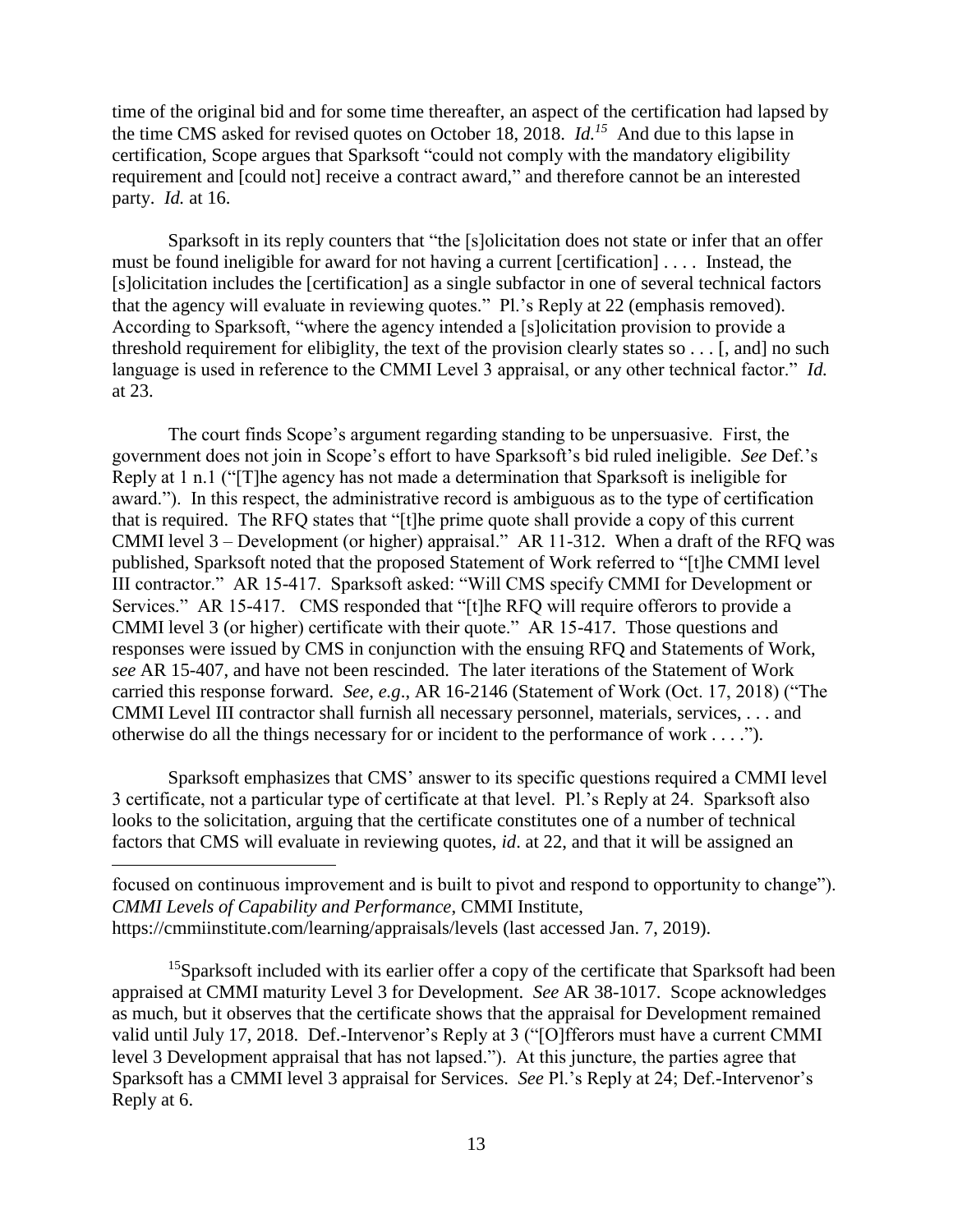adjectival rating, not adjudged on a pass/fail basis, *id*. at 23. Relatedly, Sparksoft cites small business status, as to which the RFQ states, by contrast: "Any quote that is submitted by a contractor that is not a certified small business will not be considered for award." AR 11-308. Sparksoft avers that "[n]o such language is used in reference to the CMMI Level 3 appraisal, or any other technical factor." *Id*. at 23.

In these circumstances, the court finds that CMS had responsibility to evaluate Sparksoft's offer insofar as technical factors were concerned, including the CMMI level III appraisal, on an adjectival basis, and that holding a CMMI Level III Development appraisal was not a mandatory prerequisite for an award. Scope's challenge to Sparksoft's standing accordingly is unavailing, and Sparksoft has standing to pursue this protest.

#### **STANDARD OF REVIEW**

#### A. *Motion for Judgment on the Administrative Record*

The standards of the Administrative Procedure Act ("APA"), 5 U.S.C. § 706, govern the court's review of a protest to the government's decisions regarding award of a contract. See 28 U.S.C. § 1491(b)(4) ("In any action under this subsection, the courts shall review the agency's decision pursuant to the standards set forth in section 706 of title 5."). Under the APA, a court may set aside a government procurement decision that is "arbitrary, capricious, an abuse of discretion, or otherwise not in accordance with law," 5 U.S.C. § 706(2)(A), subject to the traditional balancing test applicable to a grant of equitable relief. See *PGBA, LLC v. United States*, 389 F.3d 1219, 1224-28 (Fed. Cir. 2004); *Hyperion*, 115 Fed. Cl. at 550.

The court may not "substitute its judgment for that of the agency," *Hyperion*, 115 Fed. Cl. at 550 (quoting *Keeton Corrs., Inc. v. United States*, 59 Fed. Cl. 753, 755 (2004) (in turn quoting *Citizens to Preserve Overton Park, Inc. v. Volpe*, 401 U.S. 402, 416 (1971), *abrogated on other grounds as recognized in Califano v. Sanders*, 430 U.S. 99, 105 (1977))), but "must uphold an agency's decision against a challenge if the 'contracting agency provided a coherent and reasonable explanation of its exercise of discretion,'" *Id.* (citing *Axiom Res. Mgmt., Inc. v. United States*, 564 F.3d 1374, 1381 (Fed. Cir. 2009)). The court may overturn the government's procurement decision only "if '(1) the procurement official's decision lacked a rational basis; or (2) the procurement procedure involved a violation of regulation or procedure.'" *Centech Grp., Inc. v. United States*, 554 F.3d 1029, 1037 (Fed. Cir. 2009) (quoting *Impresa Construzioni Geom. Domenico Garufi v. United States*, 238 F.3d 1324, 1332 (Fed. Cir. 2001)). In conducting the rational basis analysis, the court looks to whether the "the contracting agency provided a coherent and reasonable explanation of its exercise of discretion," *Axiom*, 564 F.3d at 1381 (quoting *Impresa Construzioni*, 554 F.3d at 1333), and affords "contracting officers . . . discretion upon a broad range of issues . . . in the procurement process, *AgustaWestland N. Am., Inc., v. United States*, 880 F.3d 1326, 1332 (Fed. Cir. 2018) (quoting *Impresa Construzioni*, 554 F.3d at 1332-33). Accordingly, the protester bears the burden of showing that the award decision had no rational basis. *Centech Grp.*, 554 F.3d at 1037. Relief in protests alleging a violation of regulation or procedure "must show a clear and prejudicial violation." *Axiom*, 564 F.3d at 1381 (quoting *Impresa Construzioni*, 554 F.3d at 1333).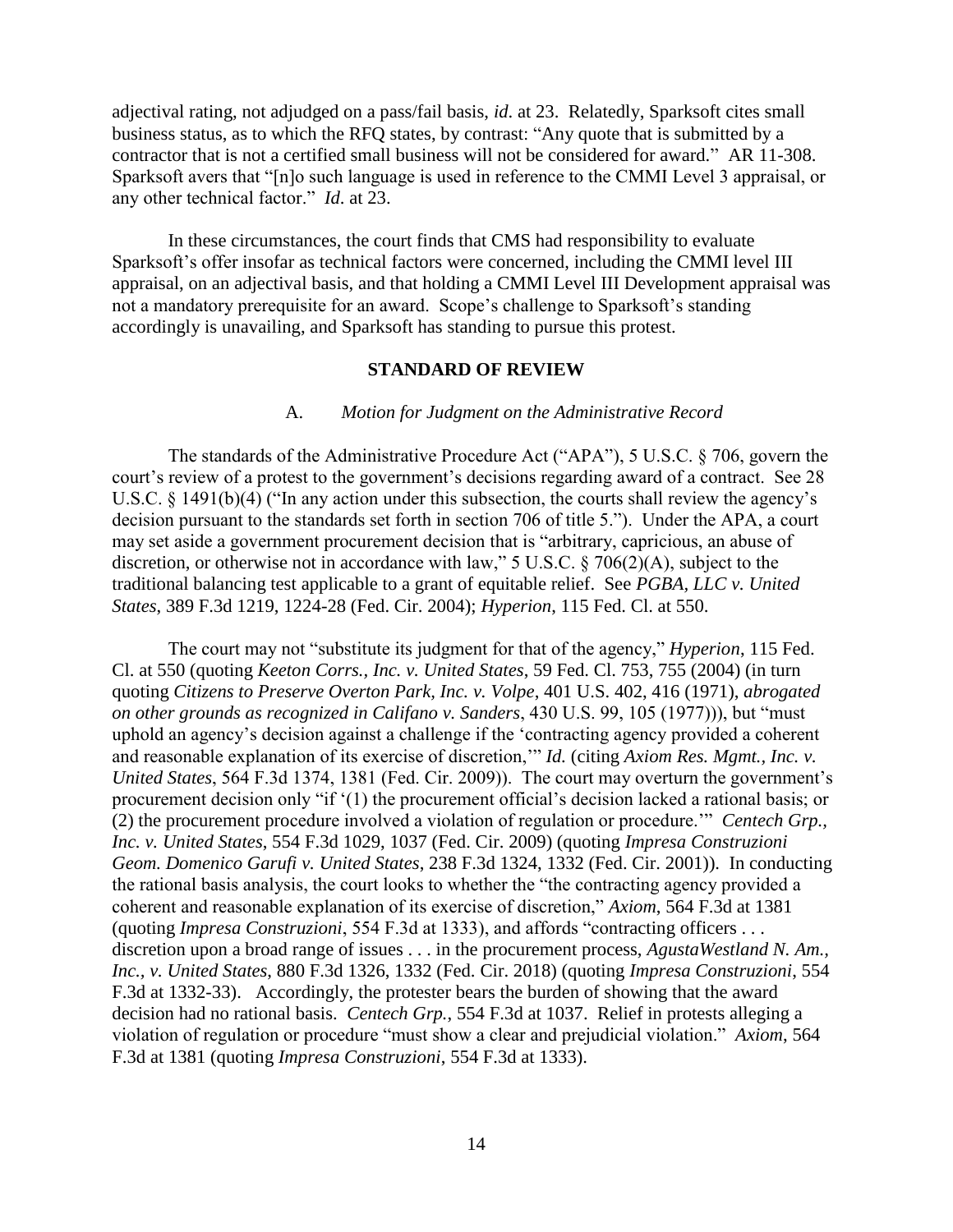# **ANALYSIS**

Resolution of this case largely turns on an application of the word "realism" in FAR  $\S$ 52.222-46(a). The Subsection specifies that "[*t*]*he professional compensation proposed will be considered in terms of* its impact upon recruiting and retention, *its realism*, and its consistency with a total plan for compensation." FAR § 52.222-46(a). The provision is required to be incorporated in RFPs for negotiated contracts expected to exceed \$700,000 when the services to be provided "will require meaningful numbers of professional employees." FAR § 22.1103. This solicitation easily qualifies. The most recent bids exceeded \$[\*\*\*] million, and all or virtually all of the employees who would provide the services are IT engineers and professionals.

#### **A. Professional Services Contracts Subject to FAR § 52.222-46**

The principal disagreement in this case is whether reference to FAR § 52.222-46 in the RFQ requires CMS to conduct a realism analysis on the professional compensation pertinent to the FFP portion of the submitted quotes. Sparksoft argues that CMS' announced refusal to conduct a realism analysis is "inconsistent with the requirements of the [s]olicitation and creates a patent ambiguity in the RFQ." Pl.'s Mot. at 17. According to Sparksoft, this "patent ambiguity" creates a "Catch-22 situation"<sup>16</sup> because it fears proposing high rates that would exceed those of competitors or lower rates that CMS would find unrealistic if it conducted a realism analysis, losing the bid either way. *Id.* at 30-31. Thus, Sparksoft argues this question about the realism analysis must be resolved so that "Sparksoft is not denied a fair opportunity to compete for award of the task order under full and open competition." *Id.* at 17.

The government, on the other hand, argues that Sparksoft's interpretation of FAR § 52.222-46 is "unreasonable" because "[t]he FAR does not mandate a price realism analysis before the award of a fixed-price contract." Def.'s Cross-Mot. at 8-9 (emphasis removed). The government contends that FAR § 52.222-46 does not apply to the professional labor rates charged to CMS, but rather only applies to the professional rates paid by either Scope or Sparksoft to its employees. *Id.* at 8. According to the government, "[t] hat regulation relates to the compensation provided to professional employees – not the prices charged to the agency for those employees' work." *Id.* And "[o]fferors are free to lose money on a fixed-price contract." *Id.* at 9 (emphasis removed). Thus, the government attempts to erect a wall between the compensation paid to employees by the bidder and the rates used as the basis of the charges to CMS by the bidder, with FAR § 52.222-46 only applying to the actual compensation paid to employees. The government also challenges the feasibility of conducting a realism analysis because "[o]fferors are not required to provide a 'breakout of labor categories, hours, and hourly rates' for the fixed-price portion of the quote." *Id.* (citing AR 11-311) (emphasis removed). That is true insofar as the specific FFP portion of the contract is concerned, but misleading because offerors were required to submit professional compensation plans covering all of the work.

In the alternative, the government argues that even if Sparksoft's interpretation of FAR § 52.222-46 is reasonable, CMS resolved any ambiguity in the situation by stating to both bidders that it "will not be conducting price realism analysis on the entire quote as this is a firm fixed

<sup>&</sup>lt;sup>16</sup>The reference is to the eponymous novel *Catch-22*, by Joseph Heller. The term refers to a logical paradox that a pilot encounters in World War II bomber service.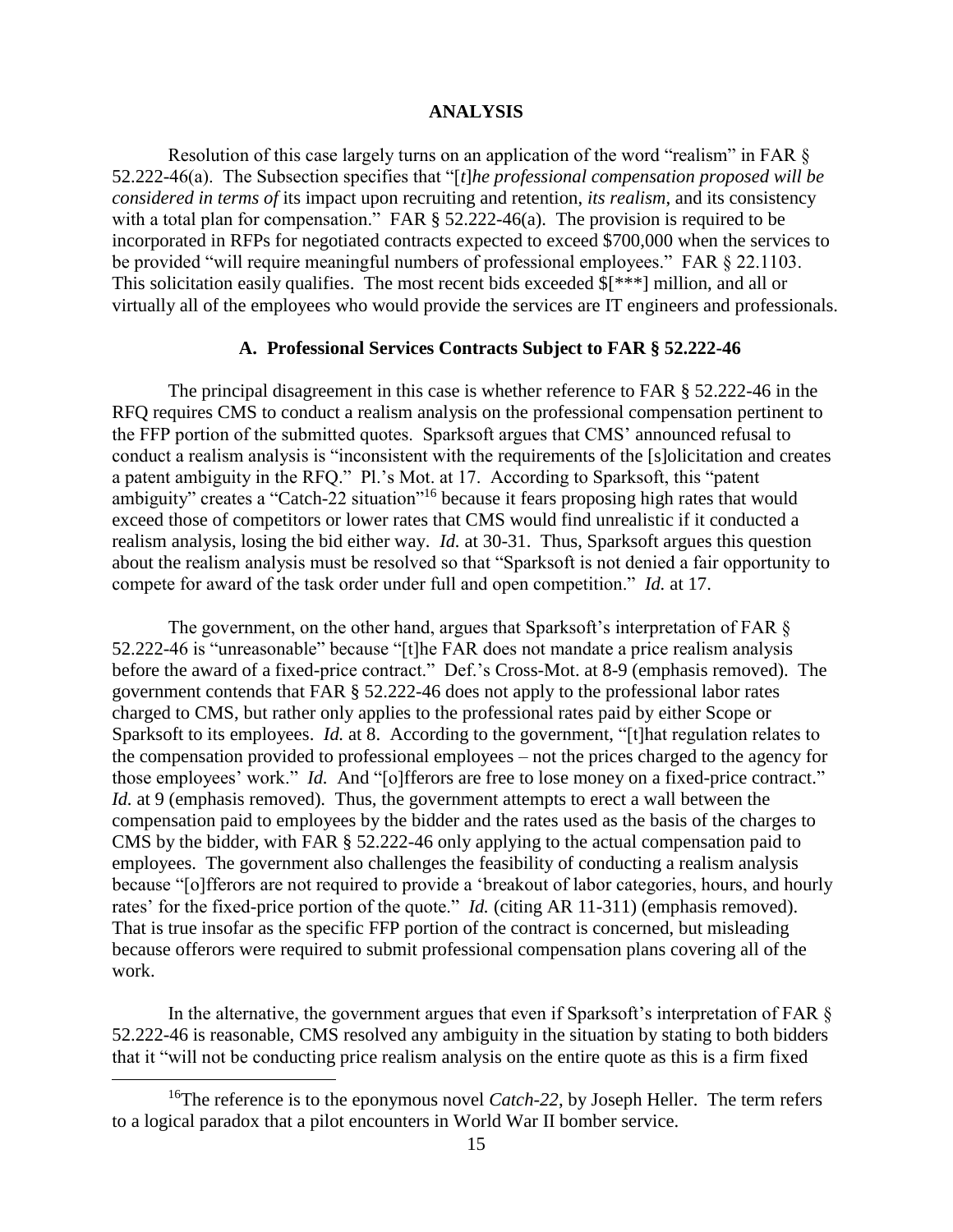price contract." Def.'s Cross-Mot. at 10 (citing AR 158-2139; AR 159-2141). In the eyes of the government, CMS made it "crystal clear" that the FAR § 52.222-46 analysis would only be conducted "on information pertaining directly to the professional compensation plans, and CMS would not evaluate offers for price realism." *Id.* at 10-11 (emphasis removed). At bottom, the government argues there is no patent ambiguity due to the communications from CMS to Sparksoft and Scope.

Scope, as the defendant-intervenor, contends that "[t]o succeed on the merits of its claim, Sparksoft must demonstrate that FAR [§] 52.222-46 required a price realism evaluation that mapped the compensation plan directly to the price quote." Def.'s-Intervenor's Cross-Mot. at 19. In its view, "the February 2, 2017 [s]olicitation never required the realism evaluation that Sparksoft now asserts was required," but instead showed the "agency intended to conduct a realism analysis of the compensation plans – the only realism analysis required." *Id.* at 20. Similar to the government, Scope argues "offerors could, for strategic reasons, 'buy-in' to the contract, understanding that its FFP may result in receiving less payment for work performed than its costs to pay personnel to perform." *Id.* at 24. Thus, Scope also attempts to erect a barrier for the implementation of FAR § 52.222-46 between the compensation paid to employees by Scope (or Sparksoft) and the price charged by Scope (or Sparksoft) to CMS.

Scope also advances the argument that CMS is "prohibited from conducting a price realism evaluation on a FFP contract, absent a statement in a solicitation advising offerrors that the agency will conduct such an analysis." Def.-Intervenor's Cross-Mot. at 21. And "[h]ere, the inclusion of FAR [§] 52.222-46 created a limited requirement to conduct a realism analysis of a particular portion of the offerors' proposals . . . . The FAR Clause never mandated an extension of a realism analysis to the FFP (or even the T&M) prices." *Id.* at 24-25. According to Scope, this meant there was no "ambiguity or inconsistency" between the RFQ and its clarification statements.

# *1. The purposes underpinning FAR § 52.222-46(a).*

FAR § 52.222-46 states that "[r]ecompetition of service contracts may in some cases result in lowering the compensation" of professional employees, which "can be detremental in obtaining . . . adequate contract performance." FAR § 52.222-46(a). The provision requires "offerors [to] submit a total compensation plan setting forth salaries and fringe benefits proposed for the professional employees." *Id.* These submitted plans will be evaluated by the agency to "[en]sure that it reflects a sound management approach and understanding of the contract requirements" as a basis for assessing whether the offeror can "provide uninterrupted highquality work." *Id.* A key purpose of FAR § 52.222-46 is "to evaluate whether offerors will obtain and keep the quality of professional services needed for adequate contract performance, and to evaluate whether offerors understand the nature of the work to be performed." *CRAssociates, Inc. v. United States*, 95 Fed. Cl. 357, 369-70 (2010) (quoting *Innovative Mgmt., Inc.*, 2003 C.P.D. ¶ 209, 2003 WL 22663253 (2003)) (additional citations omitted). Procuring agencies are given directions for their analysis:

The professional compensation proposed will be considered in terms of its impact upon recruiting and retention, *its realism*, and its consistency with a total plan for compensation. Supporting information will include data, such as recognized national and regional compensation surveys and studies of professional, public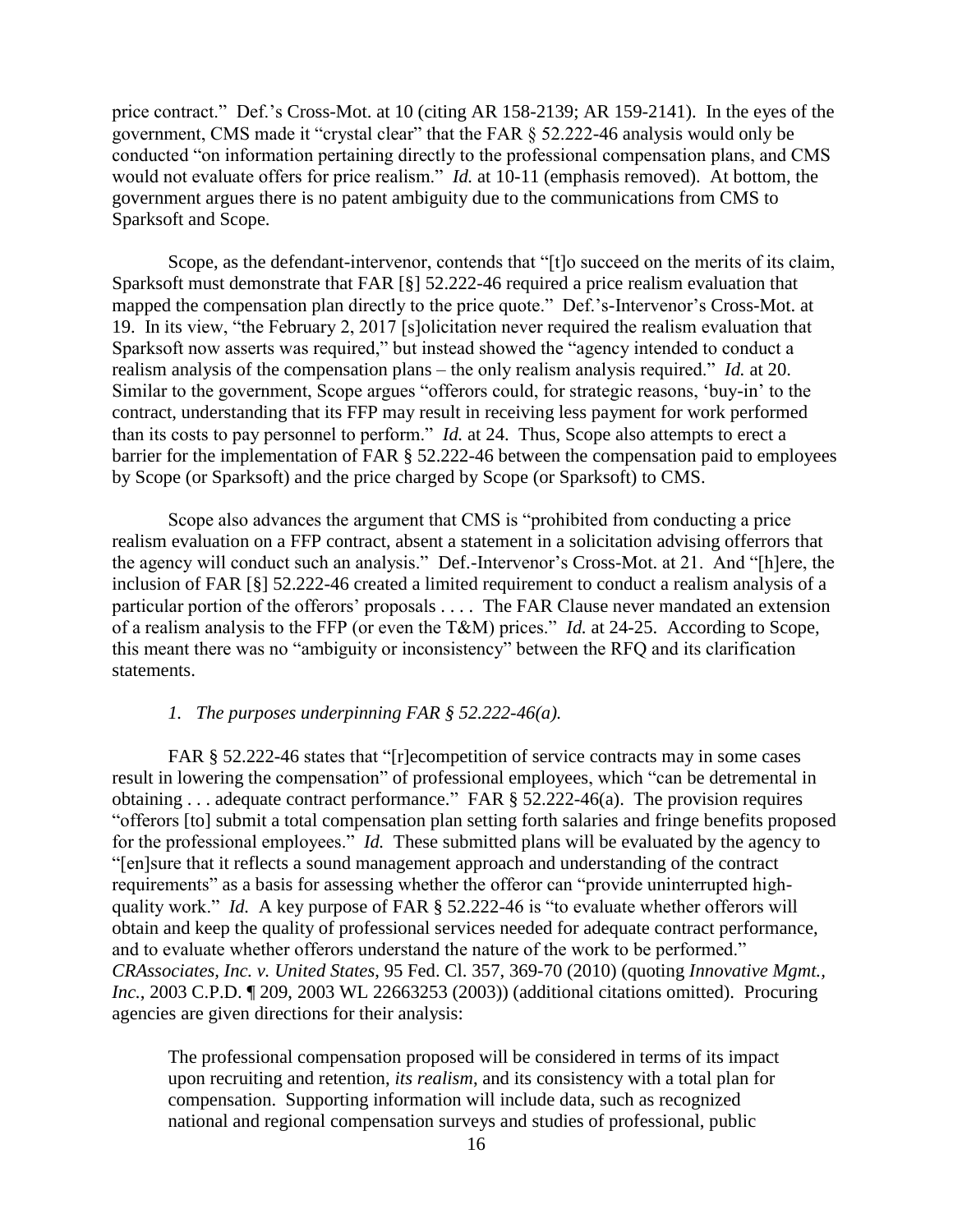and private organizations, used in establishing the total compensation structure. FAR § 52.222-46(a).

FAR § 52.222-46(a) (emphasis added).

The provisions of FAR § 52.222-46 applicable to those who perform professional services are designed to "mirror[] those afforded to other workers under the McNamara-O'Hara Service Contract Act (SCA),[ 41 U.S.C. § 6702(a)]," *CRAssociates*, 95 Fed. Cl. at 370 (citing 41 U.S.C.  $\S 6704$ ,<sup>17</sup> which applies to any service contract made by the federal government or the District of Columbia exceeding \$2,500, 41 U.S.C. § 6702. The Service Contract Act, in turn, is designed to "protect 'wage standards of employees' by preventing 'federal purchasing power [from] playing a role in suppressing wage rates,' with particular emphasis given to the impact of that power in rebiddings and successor contracts." *CRAssociates*, 95 Fed. Cl. at 370 (quoting *Fort Hood Barbers Ass'n v. Herman*, 137 F.3d 302, 309 (5th Cir. 1998)) (alteration in original, additional citation omitted).

The Federal Circuit interpreted the predecessor of FAR § 52.222-46 as accepting an agency's action to "compare the incumbent's compensation to that proposed by the offerors as a prelude to determining whether further analysis of the offerors' compensation plan is required." *CRAssociates*, 95 Fed. Cl. at 371 (citing *OMV Med., Inc. v. United States*, 219 F.3d 1337, 1343- 44 (Fed. Cir. 2000)); *see also CSC Gov't Solutions LLC v. United States*, 129 Fed. Cl. 416, 432- 33 (2016) (approving the procuring agency's focus on specific details of an offeror's proposed salaries and fringe benefits for professional employees and the agency's resulting conclusion that the offeror's plan was realistic because the fringe benefits encouraged continuity of the workforce despite salaries that were lower than the incumbent's); *CTA, Inc. v. United States*, 44 Fed. Cl. 684, 693-94 (1999) (holding that, if necessary, contract officers could obtain an incumbent's compensation figures to make comparisons to a bidder's proposed compensation figures). This comparison does not require "impeccable rigor." *CRAssociates*, 95 Fed. Cl. at 371*.*

# *2. CMS' stated (revised) approach to evaluating realism of professional compensation.*

The contract at issue in this bid protest is priced almost entirely on a fixed-price basis (FFP), meaning the government will pay a flat fee for the IT services provided, regardless of the hours worked. But this large fixed portion is virtually all for professional IT services performed by educated and trained individuals. *See, e.g*., AR 1-3 to 4; AR 11-310 to 11.

In their bids, the offerors were required by the RFQ to provide "total compensation rates" for professional employees due to the inclusion of FAR § 52.222-46. AR 11-311 to 312. Pursuant to FAR § 52.222-46, in volume I (business/price) both Sparksoft and Scope provided CMS with the types of employees they planned to hire, a range of possible salaries (low, mid, and high points), and the fringe benefits they would offer these employees. *See* AR 19-484 to 486; AR 36-754 to 756. And, as required in volume II (technical), both bidders submitted to CMS the number of hours they expected the categories of identified employees to work for each of the contract years. AR 21-554 to 55; AR 38-848 to 49. In short, CMS possessed all of the information required to generate a realism analysis on the professional compensation proposed

<sup>&</sup>lt;sup>17</sup>This statute was formerly codified as 41 U.S.C. § 351.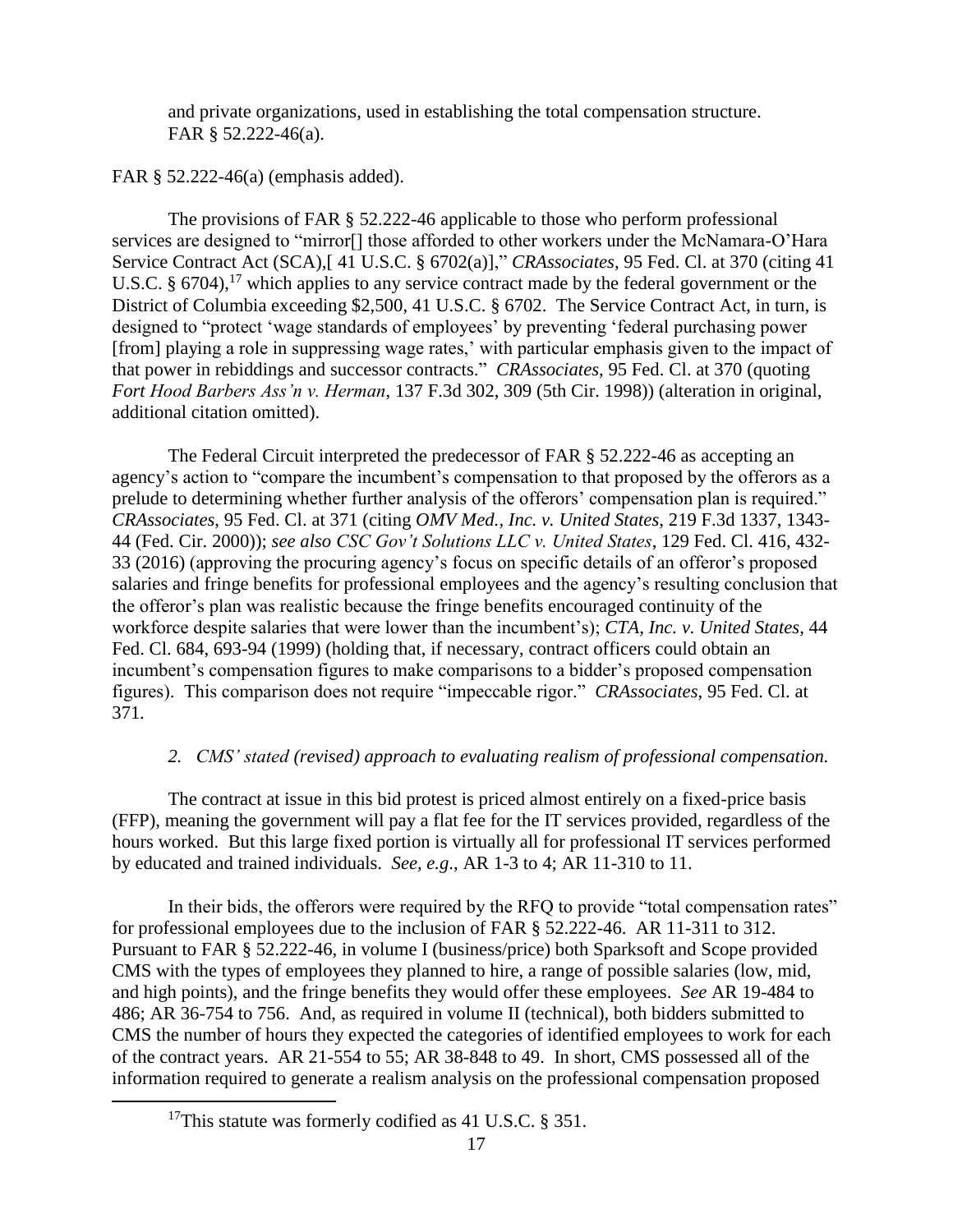by both bidders – the proposed hours for each employee type, the proposed professional compensation ranges for each employee type, and the fringe benefit amount.

Wholly apart from FAR § 52.222-46, CMS had reason to conduct a realism analysis due to Scope's marked lowering of price (approximately 31%) in April and May 2018 and then November 2018 from their 2017 bid. While this drop would merit further investigation on its own, the fact the contract was composed virtually entirely of professional services should have raised additional concerns for CMS. Essentially, because the great bulk of the contract was priced as a FFP and the FFP was almost entirely professional compensation, Scope appeared reduce its price by cutting into professional compensation rates, expected hours, and its own profit.

Due to these changes, CMS raised these concerns in e-mails to Scope in April 2018 and then subsequently in June 2018. *See supra*, at 9-10. Scope's response to the e-mails were indefinite as to realism, instead stating initially that they had the same level of effort and labor mix, AR 130-1880, causing CMS to renew its technical evaluation. *See supra*, at 9. When that evaluation showed significant decreases in, and elimination of, positions, AR 134-1891 to 1900, a further inquiry to Scope caused them to state that they "discounted their labor rates" and "reduced their fee," AR 155-2113. Thus, the combination of the nebulous responses by Scope to the Contracting Officer's e-mails and the significant cuts to their proposed hours should have triggered CMS to conduct a realism analysis on Scope's updated quote, even taking into account Scope's add-backs in May 2018 to address the CMS technical panel's concerns. CMS' later answer in October 2018 to questions by Sparksoft about conflicts between the answers and FAR § 52.222-46 appeared to sidestep the situation that had emerged regarding Scope's quotes. *See supra*, at 11-12. Scaling back compensation along with positions and hours directly affects realism, and CMS should not have divorced the technical analysis from an evaluation of the realism of the professional compensation.

Despite these red flags, the government contends that CMS disavowed any obligation to conduct a price realism analysis in their revised request for quotes, notwithstanding the inlusion of FAR § 52.222-46. *See* AR 159-2141 (stating "the agency will not be conducting price realism analysis on the entire quote as this is a firm fixed price contract."). This characterization avoids the issue. Price realism as such is not involved,  $18$  but the realism of professional compensation definitely is. Not only did CMS leave FAR § 52.222-46 in the revised solicitation, the FAR also *prohibits* the agency from removing the provision. FAR § 22.1103 requires FAR § 52.222-46 to be inserted into "solicitations for negotiated contracts when the contract amount is expected to exceed \$700,000 and services are to be provided which will require meaningful numbers of professional employees." As the contract here is for more than \$[\*\*\*] million and almost entirely calls for services by professional employees, the inclusion of, and compliance with, FAR § 52.222-46 is mandatory.

CMS is likely aware that FAR § 52.222-46 is mandatory. The Contracting Officer thanked Sparksoft for noting the discrepancy between the inclusion of FAR § 52.222-46 in the revised RFQ and CMS' statements disavowing a price realism analysis, and promised to rectify

<sup>&</sup>lt;sup>18</sup>As noted earlier, in the RFQ, CMS stated that it would not invoke price realism but it would apply FAR § 8.405-2, AR 11-316, which calls for a "determin[ation] that the total price is reasonable," FAR § 8.405-2(d).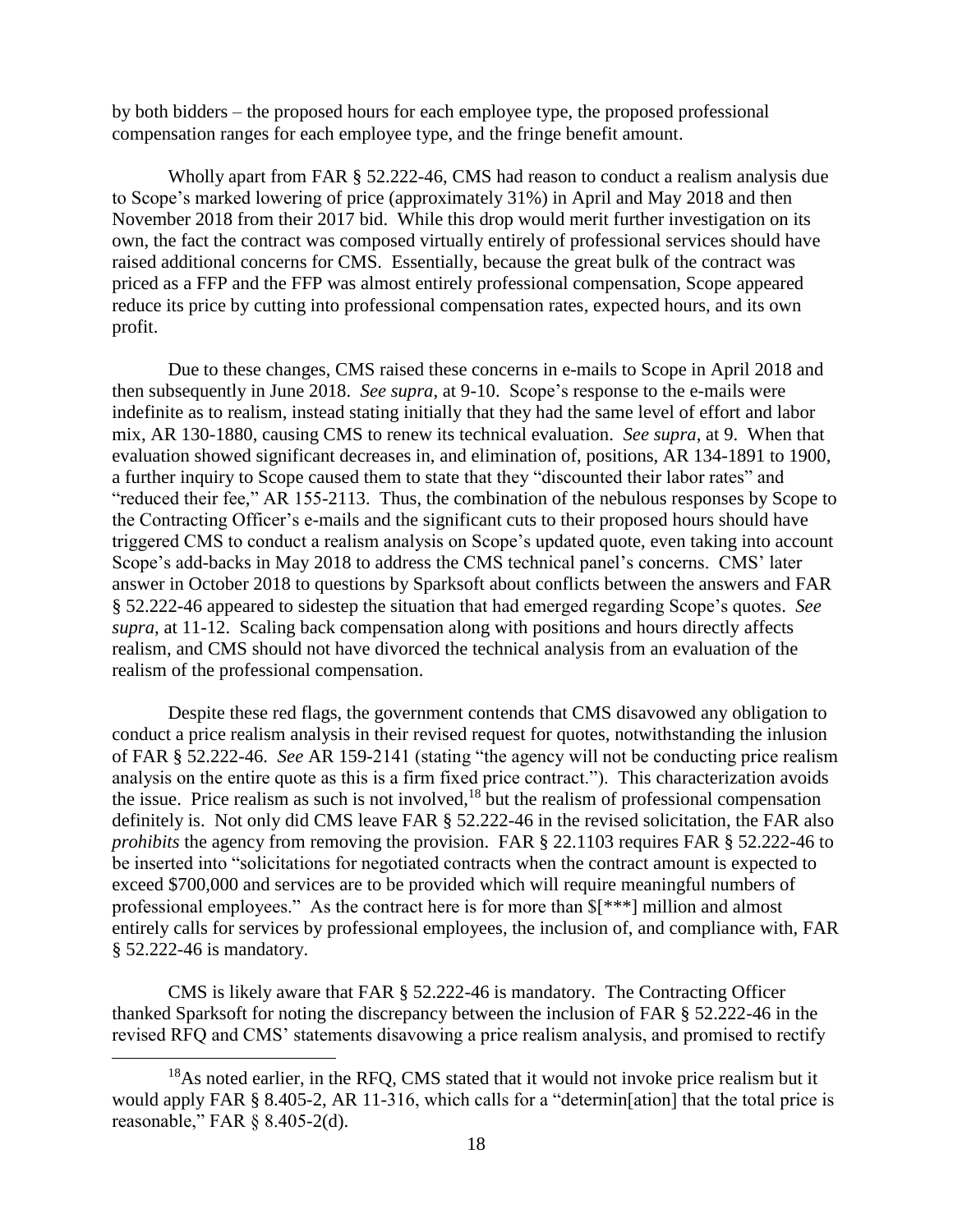the situation. AR 164-2272 ("I can update the section [of the RFQ] to match.") (E-mail (Oct. 22, 2018)). The RFQ then was not changed, but CMS attempted to rely on a "difference in how Sparksoft and CMS are interpreting the language," AR 171-2299, to escape the professional compensation realism analysis. CMS cannot disavow a mandatory provision in the RFQ through contrary statements or claims of differences in interpretation.

The government and Scope, in their briefs and at the hearing, also argued that even if CMS had the obligation to conduct a realism analysis on professional compensation, CMS was unable to conduct the analysis because it lacked the requisite data. *See* Def.'s Cross-Mot. at 10. According to the government, "it is unclear how CMS could analyze the realism of the offerors' firm-fixed price when the offers are not required to submit information about how those prices were calculated." *Id*. Scope similarly contends that "[b]ecause the [s]olicitation required ranges [in professional compensation] . . . there was no mechanism for the agency to determine whether offerors' compensation plans matched the prices proposed." Def.-Intervenor's Cross-Mot. at 29.

Contrary to those protestations, both Scope and Sparksoft produced appendices to their briefs that showed how a price realism analysis could be completed with relative ease. *See* Pl.'s Mot. Ex. A; Def.-Intervenor's Cross-Mot. Ex. A-1. Manifestly, CMS possesses all of the necessary information to conduct a realism analysis of planned professional compensation.<sup>19</sup> And performing a realism analysis on a range of compensation does not render the result without value. CMS could perform the analysis for the low, midpoint, and high professional compensation rates within the submitted ranges.<sup>20</sup> This analysis would provide CMS with a range of information regarding the realism of the proposed compensation schedules. Scope's price realism analysis shows that at the low end of their professional compensation range, they might make a small profit. *See* Def.-Intervenor's Cross-Mot. Ex. A-1. Sparksoft's analysis shows Scope losing \$[\*\*\*] million at their midpoint compensation levels. *See* Pl.'s Mot. Ex. A. At the very least, this analysis indicates to the government that Scope, or any bidder with similar numbers, may be setting their professional compensation ranges too low, presenting a risk to the government – the exact issue FAR § 52.222-46 seeks to address, leaving aside the reductions in positions and hours.

Finally, that the contract at issue is almost exclusively structured as a FFP does not eliminate the need for realism analysis under FAR § 52.222-46. Labeling a contract as "FFP," when the contract requires almost entirely professional services, does not magically excuse the government from performing a realism evaluation of the proposed professional compensation rates. Therefore, CMS' ostensible decision, stated in answers to questions, to not conduct a realism analysis is contrary to FAR § 52.222-46. The court concludes that CMS has an obligation to undertake a realism analysis of the professional compensation rates proposed by the two bidders to ensure they will satisfy the requirements of FAR § 52.222-46 and provide the government "uninterrupted high-quality work."

 $19$ Even if CMS had believed that the offerors had not provided the necessary information, the agency could have requested that they do so.

 $\overline{a}$ 

 $20$ Sparksoft performed this analysis for Scope's midpoint salaries and Scope performed this analysis for their low-point range. *See* Pl.'s Mot. Ex. A; Def.-Intervenor's Cross-Mot. Ex. A-1.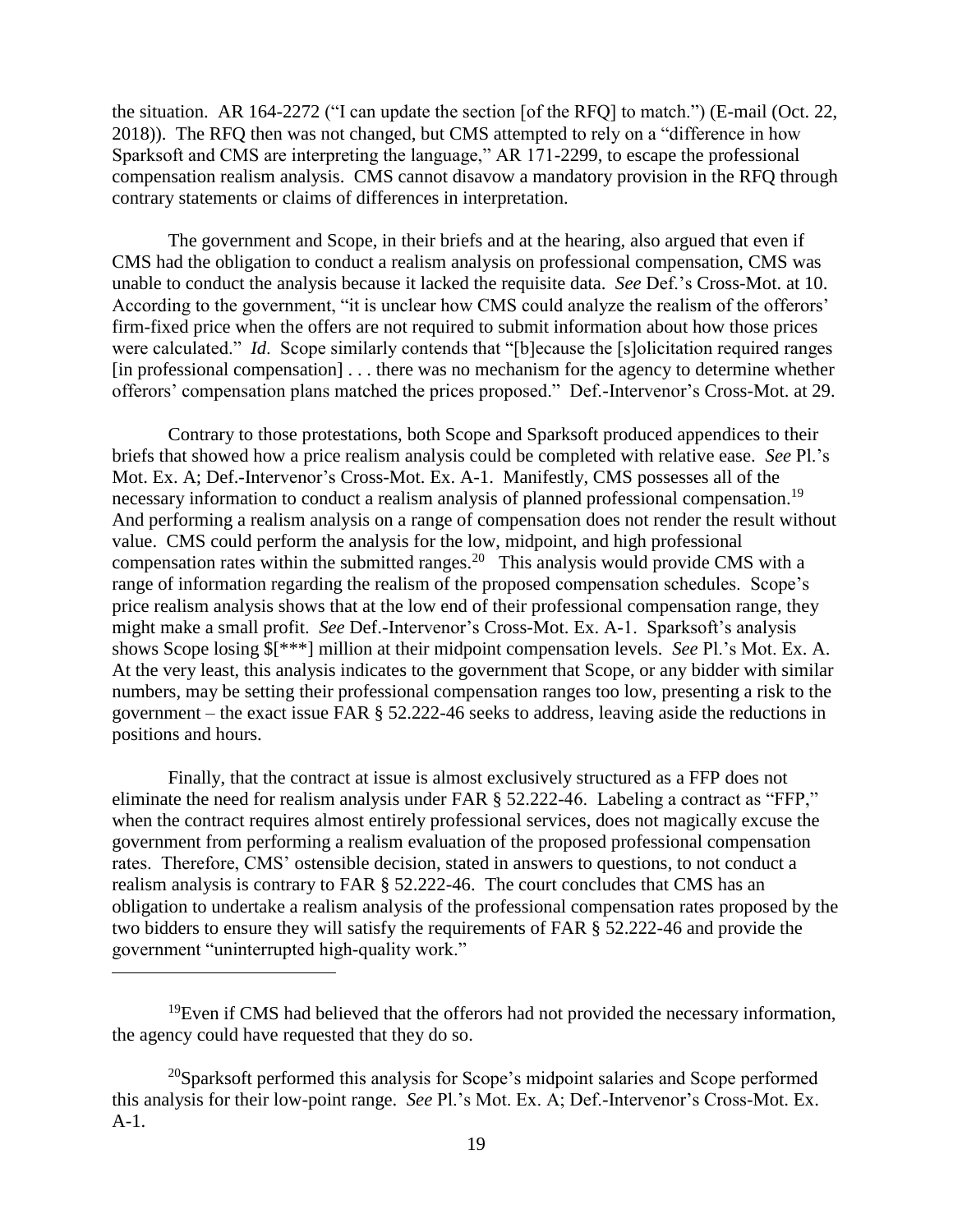# **B. Prejudice**

The court finds that Sparksoft will suffer prejudice if CMS does not perform the analysis required by FAR § 52.222-46. Scope significantly cut their bid from the first round of offers by reducing their overall quote price by 32%. Sparksoft is correct in pointing out its disadvantage in the dark waters of ambiguity. If CMS will not conduct a realism analysis on the proffered plans for professional compensation, Sparksoft risks being undercut by Scope with a potentially less "realistic" bid. CMS has improperly set the stage for the very wage-rate price war that FAR § 52.222-46 is designed to prevent.

#### **C. Equitable Relief**

The Tucker Act grants this court power to '"award any relief"' in a bid protest action '"that the court considers proper, including declaratory and injunctive relief except that any monetary relief shall be limited to bid preparation and proposal costs.'" *Angelica Textile Servs., Inc. v. United States*, 95 Fed. Cl. 208, 223 (2010) (quoting 28 U.S.C. § 1491(b)(2)); *see also, e.g.*, *Springfield Parcel C, LLC v. United States*, 124 Fed. Cl. 163, 194-95 (2015) ("The court 'is free to consider the appropriateness of declaratory relief,' taking into account whether a declaration will resolve the dispute.") (quoting *Alliant Techsystems, Inc. v. United States*, 178 F.3d 1260, 1271 (Fed. Cir. 1999)); *Miles Constr., LLC v. United States*, 108 Fed. Cl. 792, 806 (2013) ("The court may award declaratory or injunctive relief that is proper in the circumstances."). This determination is left to the court's "equitable discretion." *Angelica Textile*, 95 Fed. Cl. at 223 (citing *PGBA, LLC v. United States*, 389 F.3d 1219, 1224-27 (Fed. Cir. 2004) ("[T]here is no evidence that Congress intended to abolish the tradition of equitable discretion in issuing injunctive relief when it enacted section 1491(b)(4).")).

"To determine if a permanent injunction is warranted, the court must consider whether (1) the plaintiff has succeeded on the merits, (2) the plaintiff will suffer irreparable harm if the court withholds injunctive relief, (3) the balance of hardships to the respective parties favors the grant of injunctive relief, and (4) the public interest is served by a grant of injunctive relief." *Centech Group, Inc. v. United States*, 554 F.3d 1029, 1036-37 (Fed. Cir. 2009) (citing *PGBA*, 389 F.3d at 1228-29). In this respect, declaratory relief that is in fact coercive in nature is subject to the same standards as injunctive relief. *See Superior Helicopter LLC v. United States*, 78 Fed. Cl. 181, 194 (2007) (citing *PGBA*, 389 F.3d at 1228)); *see also Samuels v. Mackell*, 401 U.S. 66, 73 (1971) ("Ordinarily . . . the practical effect of [a declaratory judgment and an injunction] will be virtually identical.").

#### 1. *Success on the merits.*

As established *supra*, Sparksoft has succeeded on the merits of its protest.

# 2. *Irreparable harm.*

Sparksoft claims it would suffer irreparable injury if denied equitable relief, "because it will have lost the opportunity to be evaluated on a level playing field and to earn profits on a contract it would have been awarded in a fairly conducted process." Pl.'s Mot. at 32. The government argues that Sparksoft has suffered no harm because it has "not been treated unfairly, and may yet win the award," and "CMS'[] interpretation [was] made clear at least a week before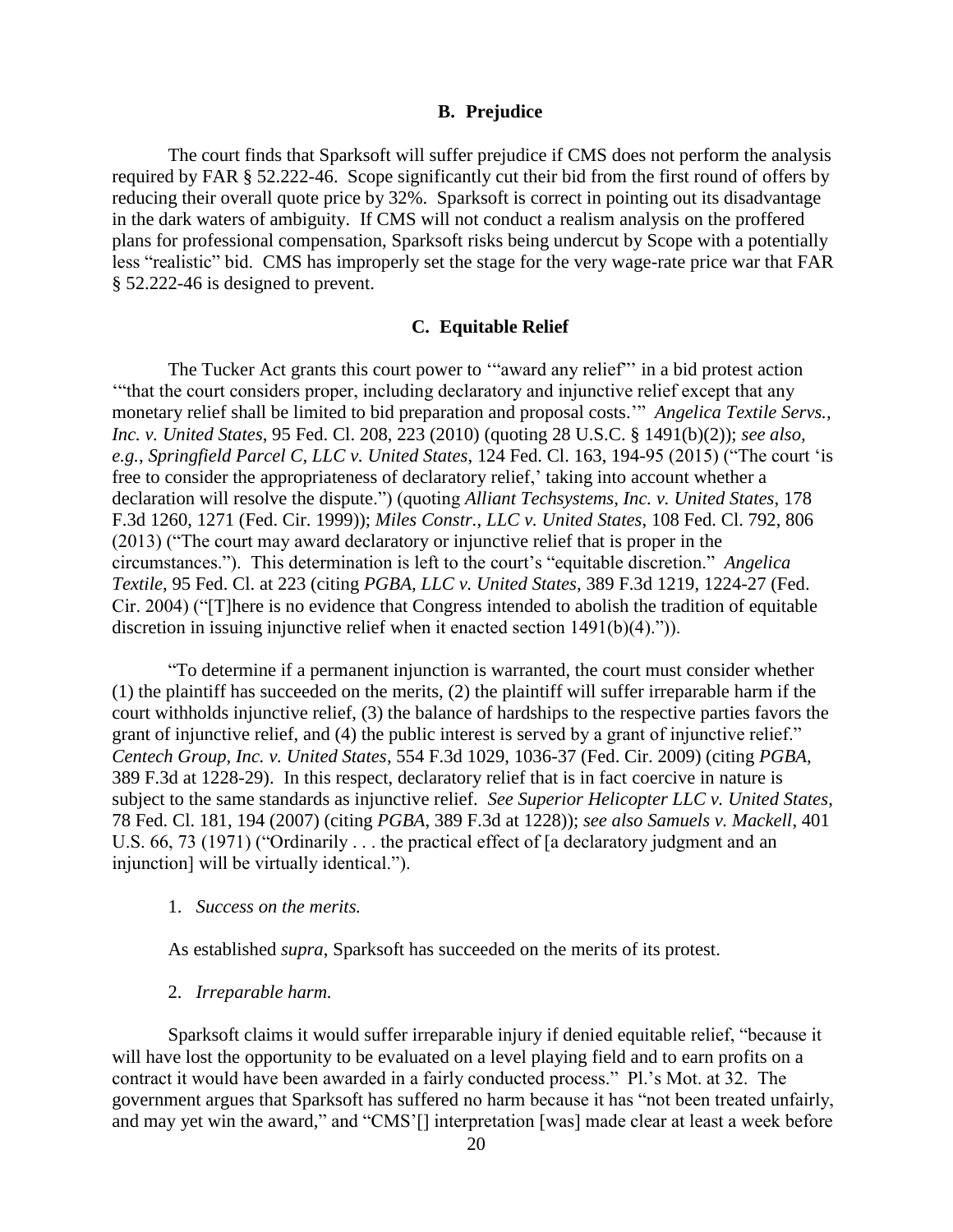Sparksoft submitted its quote." Def.'s Cross-Mot. at 12. Scope similarly argues "[a]ny such harm was of Sparksoft's own making" and the "balance of hardships is not in its favor." Def.-Intervenor's Reply at 16-17.

"Competitive detriment to plaintiffs stemming from denial of a fair opportunity to participate in a lawful procurement process 'also engenders irreparable harm.'" *Springfield Parcel*, 124 Fed. Cl. at 194 (citations omitted). CMS' decision to not conduct a realism analysis of professional compensation on the FFP portion of the offers will result in a denial of opportunity for Sparksoft to fairly compete for the DSH contract. Sparksoft will be irreparably harmed absent equitable relief.

#### 3. *Balance of hardships.*

The balance of hardships also favors Sparksoft. The government argues that "[b]ecause Sparksoft has not been harmed, the balance of hardships does not weigh in its favor." Def.'s Cross-Mot. at 12. But the procurement in this case has already dragged on well-past its due date. Ensuring a proper evaluation of pending offers is a marginal burden, to put it mildly. Further, as demonstrated by both Sparksoft and Scope, CMS has all the necessary information to complete a realism analysis on the proffered professional compensation plans, and the analysis does not appear to be especially onerous.

#### 4. *Public interest.*

"The public has a strong interest in preserving the integrity of the procurement process. *Miles Construction*, 108 Fed. Cl. at 806-07 (citing *Bona Fide Conglomerate, Inc. v. United States*, 96 Fed. Cl. 233, 242-43 (2010); *SAI Indus. Corp. v. United States*, 60 Fed. Cl. 731, 747 (2004)). The public interest here will be served by ensuring that the plaintiff has a fair opportunity to compete for the DSH contract. The public interest also is served when agencies comply with FAR § 52.222-46 to ensure "uninterrupted high-quality work." This outweighs the government's contention that "there is a public interest in 'minimizing disruption to the agency.'" Def.'s Cross-Mot. at 12 (citing *Akal Sec., Inc. v. United States*, 87 Fed. Cl. 311, 321 (2009)).

In sum, the court finds all four factors favor granting Sparksoft's motion for equitable relief.

# **CONCLUSION**

For the foregoing reasons, Sparksoft's motion for judgment on the administrative record is GRANTED. The government's cross-motion for judgment on the administrative record is DENIED. Scope's motion to dismiss and cross-motion for judgment on the administrative record are also DENIED.

The court issues a declaratory judgment that CMS shall evaluate the pending offers by Scope and Sparksoft in the procurement process for the DSH contract by conducting a realism analysis on the offerors' proffered plans for professional compensation, as mandated by FAR § 52.222-46, related to the entire contract, including the FFP portion.